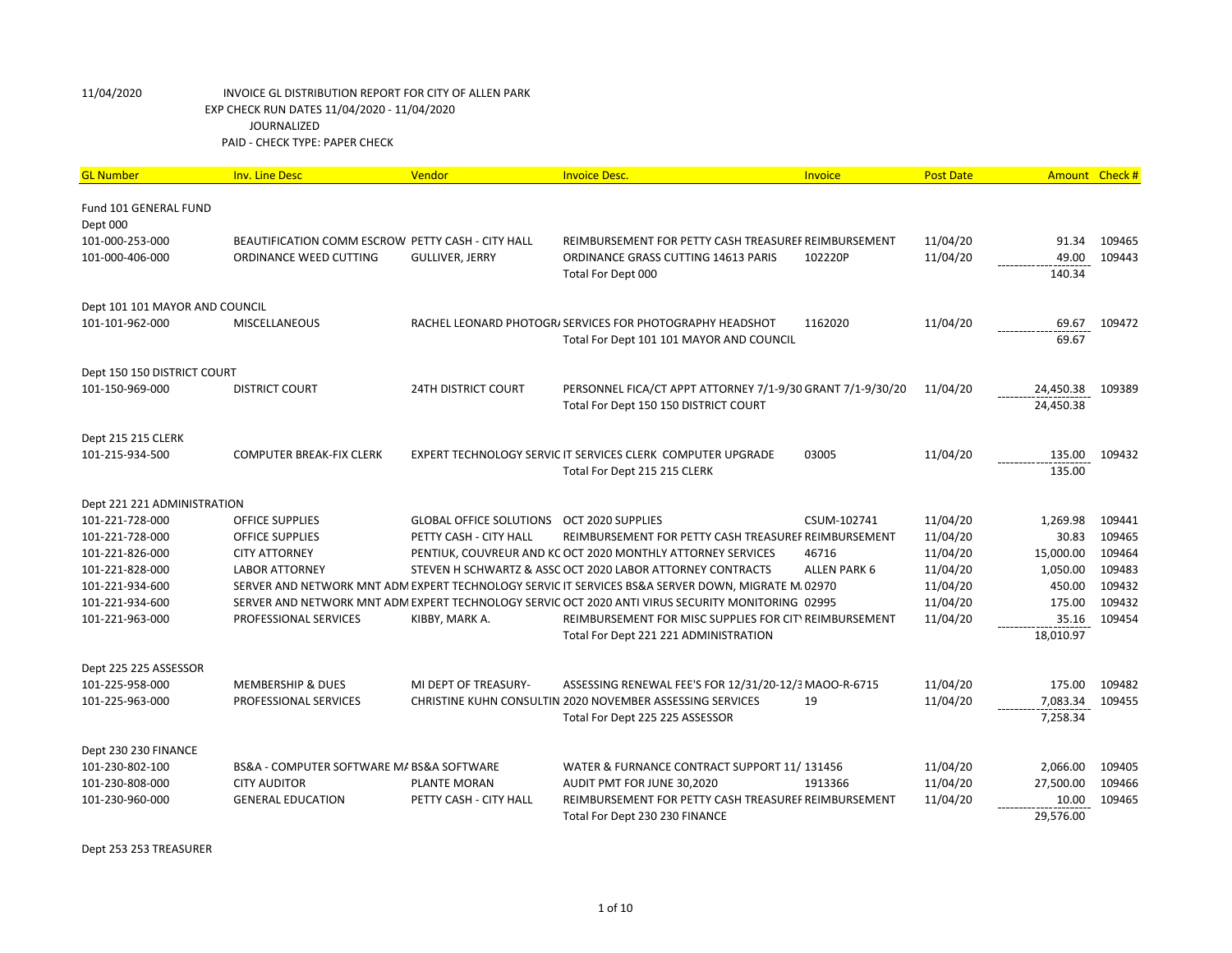| <b>GL Number</b>               | <b>Inv. Line Desc</b>                                       | Vendor                     | <b>Invoice Desc.</b>                                                                                   | Invoice     | <b>Post Date</b> | <b>Amount</b> | Check #          |
|--------------------------------|-------------------------------------------------------------|----------------------------|--------------------------------------------------------------------------------------------------------|-------------|------------------|---------------|------------------|
| 101-253-728-000                | <b>OFFICE SUPPLIES</b>                                      |                            | DES MOINES STAMP MFG. CC SUPPLIES FOR TREASURER OFFICE                                                 | 1170969     | 11/04/20         | 22.10         | 109425           |
| 101-253-730-000                | <b>GENERAL POSTAGE</b>                                      | PETTY CASH - CITY HALL     | REIMBURSEMENT FOR PETTY CASH TREASUREF REIMBURSEMENT                                                   |             | 11/04/20         | 1.10          | 109465           |
| 101-253-833-000                | PREPARATION OF TAX BILLS                                    | ALLEGRA MARKETING          | <b>WINTER 2020 TAX SUPPLIES</b>                                                                        | 8980        | 11/04/20         | 1,243.32      | 109500           |
| 101-253-960-000                | <b>GENERAL EDUCATION</b>                                    | PETTY CASH - CITY HALL     | REIMBURSEMENT FOR PETTY CASH TREASUREF REIMBURSEMENT                                                   |             | 11/04/20         | 20.00         | 109465           |
|                                |                                                             |                            | Total For Dept 253 253 TREASURER                                                                       |             |                  | 1,286.52      |                  |
|                                |                                                             |                            |                                                                                                        |             |                  |               |                  |
| Dept 263 263 CITY HALL         |                                                             |                            |                                                                                                        |             |                  |               | 109416           |
| 101-263-920-000                | UTILITIES 6603 ALLEN RD- BG-3076 CONSTELLATION              |                            | SEPT 2020 GAS SERVICES BG-307646                                                                       | 3021081     | 11/04/20         | 0.00          |                  |
| 101-263-920-000                | UTILITIES - 15915 SOUTHFIELD- BG CONSTELLATION              |                            | SEPT 2020 GAS SERVICES BG-302830                                                                       | 3021083     | 11/04/20         | 42.90<br>0.00 | 109416<br>109416 |
| 101-263-920-000                | UTILITIES- 6601 ALLEN RD - BG-30 CONSTELLATION              |                            | SEPT 2020 GAS SERVICES BG-307011                                                                       | 3021082     | 11/04/20         |               |                  |
| 101-263-920-000                | <b>UTILITIES</b>                                            | <b>WOW</b>                 | OCT 2020 INTERNET SERVICES 10/10-11/09/20 014793906 OCT                                                |             | 11/04/20         | 762.03        | 109504           |
| 101-263-931-000                | BUILDING MAINTENANCE CITY HAI CINTAS CORPORATION-300        |                            | CITY HALL & POLICE DEPT RUG SERVICES 10/19 4064701066                                                  |             | 11/04/20         | 135.93        | 109410           |
| 101-263-931-000                | BUILDING MAINTENANCE CITY HAI CINTAS CORPORATION-300        |                            | RUG SERVICES FOR CITY HALL & POLICE 9/28/2 4062773790                                                  |             | 11/04/20         | 135.93        | 109410           |
| 101-263-931-000                | <b>BUILDING MAINTENANCE CITY HAI CINTAS CORPORATION-300</b> |                            | RUG SERVICES FOR CITY HALL & POLICE DEPT 1 4064093477                                                  |             | 11/04/20         | 135.93        | 109410           |
| 101-263-931-000                | BUILDING MAINTENANCE CITY HAI CINTAS CORPORATION-300        |                            | RUG SERVICES FOR CITY HALL & POLICE DEPT 4065412083                                                    |             | 11/04/20         | 135.93        | 109410           |
| 101-263-931-000                | <b>BUILDING MAINTENANCE</b>                                 | PRINCIPAL PLUMBING         | SERVICE CALL FOR CITY HALL HANDICAP FACILI 08142020                                                    |             | 11/04/20         | 100.00        | 109469           |
| 101-263-931-000                | <b>BUILDING MAINTENANCE</b>                                 | <b>VETERANS CLEANING</b>   | OCT 2020 CLEANING SERVICES DPW BLDG                                                                    | 20-2610     | 11/04/20         | 1,100.00      | 109493           |
| 101-263-931-000                | <b>BUILDING MAINTENANCE</b>                                 | <b>VETERANS CLEANING</b>   | OCT 2020 FACILITY CLEANING FOR CITY HALL 20-1010                                                       |             | 11/04/20         | 1,960.00      | 109493           |
| 101-263-962-000                | <b>MISCELLANEOUS</b>                                        |                            | EXPERT HEATING & COOLING NEW METER REPAIR/SIGN SHOP HVAC AT NEW J005728                                |             | 11/04/20         | 10,550.00     | 109431           |
|                                |                                                             |                            | Total For Dept 263 263 CITY HALL                                                                       |             |                  | 15,058.65     |                  |
| Dept 277 CABLE/IT              |                                                             |                            |                                                                                                        |             |                  |               |                  |
| 101-277-934-500                |                                                             |                            | IT SERVICES DEDICATED TUESDAY EXPERT TECHNOLOGY SERVIC IT SERVICES DEDICATED TUESDAY 9/27-10/10/.02967 |             | 11/04/20         | 1,280.00      | 109432           |
| 101-277-934-500                |                                                             |                            | IT SERVICES DEDICATED TUESDAY EXPERT TECHNOLOGY SERVIC IT SERVICES FOR DEDICATED TUESDAY 10/11-1 03002 |             | 11/04/20         | 1,280.00      | 109432           |
|                                |                                                             |                            | Total For Dept 277 CABLE/IT                                                                            |             |                  | 2,560.00      |                  |
|                                |                                                             |                            |                                                                                                        |             |                  |               |                  |
| Dept 305 305 POLICE DEPARTMENT |                                                             |                            |                                                                                                        |             |                  |               |                  |
| 101-305-761-000                | PRISONER BOARD                                              | CROSS MATCH TECH INC       | LIVE SCAN FINGERPRINT PAD                                                                              | 13402001433 | 11/04/20         | 260.00        | 109423           |
| 101-305-805-000                | <b>VEHICLE TOWING</b>                                       | <b>CITY TOWING</b>         | 37 VEHICLES TOWED, 7 PERSONAL 10/1-10/15/10/1-10/15/20                                                 |             | 11/04/20         | 8,815.00      | 109413           |
| 101-305-853-000                | <b>TELEPHONE</b>                                            |                            | AMERICAN MESSAGING LLC CHAPLAIN PAGER 10/15-11/14/20                                                   | Z1319539UJ  | 11/04/20         | 16.50         | 109395           |
| 101-305-931-000                | <b>BUILDING MAINTENANCE</b>                                 |                            | <b>QUINT PLUMBING HEATING I PLUMBING SERVICES JAIL CELLS</b>                                           | 66804       | 11/04/20         | 255.00        | 109471           |
| 101-305-931-000                | <b>BUILDING MAINTENANCE</b>                                 | <b>SUN SHADE</b>           | <b>BLDG MNT</b>                                                                                        | 6815        | 11/04/20         | 1,414.00      | 109484           |
| 101-305-934-500                | <b>COMPUTER BREAK-FIX</b>                                   |                            | EXPERT TECHNOLOGY SERVIC COMPUTER SERVICES POLICE DEPT                                                 | 02973       | 11/04/20         | 405.00        | 109432           |
| 101-305-935-000                | COMPUTER SOFTWARE MAINTEN/ POWER DMS INC                    |                            | ACCREDIATION SOFTWARE POLICE DEPT                                                                      | INV-0799    | 11/04/20         | 6,618.69      | 109468           |
| 101-305-939-000                | <b>VEHICLE MAINTENANCE</b>                                  |                            | BELLE TIRE DISTRIBUTORS IN ALIGNMENT ON 2015 FORD TRUCK                                                | 35932991    | 11/04/20         | 55.00         | 109403           |
| 101-305-939-000                | <b>VEHICLE MAINTENANCE</b>                                  | CLASSIC AUTO WASH INC.     | SEPT 2020 CAR SERVICES                                                                                 | 1955        | 11/04/20         | 296.40        | 109414           |
| 101-305-939-000                | <b>VEHICLE MAINTENANCE</b>                                  | <b>GLENDALE AUTO VALUE</b> | PARTS FOR 2015 FORD POLICE VEHICLE                                                                     | 359-199319  | 11/04/20         | 64.19         | 109439           |
| 101-305-939-000                | <b>VEHICLE MAINTENANCE</b>                                  | <b>GLENDALE AUTO VALUE</b> | PARTS FOR 2015 FORD EXPLORER                                                                           | 359-199946  | 11/04/20         | 347.38        | 109439           |
| 101-305-939-000                | <b>VEHICLE MAINTENANCE</b>                                  | <b>GLENDALE AUTO VALUE</b> | PARTS FOR 2017 POLICE VEHICLE                                                                          | 359-199852  | 11/04/20         | 64.19         | 109439           |
| 101-305-939-000                | <b>VEHICLE MAINTENANCE</b>                                  | <b>GLENDALE AUTO VALUE</b> | PARTS 2015 FORD EXPLORER                                                                               | 359-199970  | 11/04/20         | 17.69         | 109439           |
| 101-305-939-000                | <b>VEHICLE MAINTENANCE</b>                                  | <b>GLENDALE AUTO VALUE</b> | <b>PARTS</b>                                                                                           | 359-199768  | 11/04/20         | 27.18         | 109439           |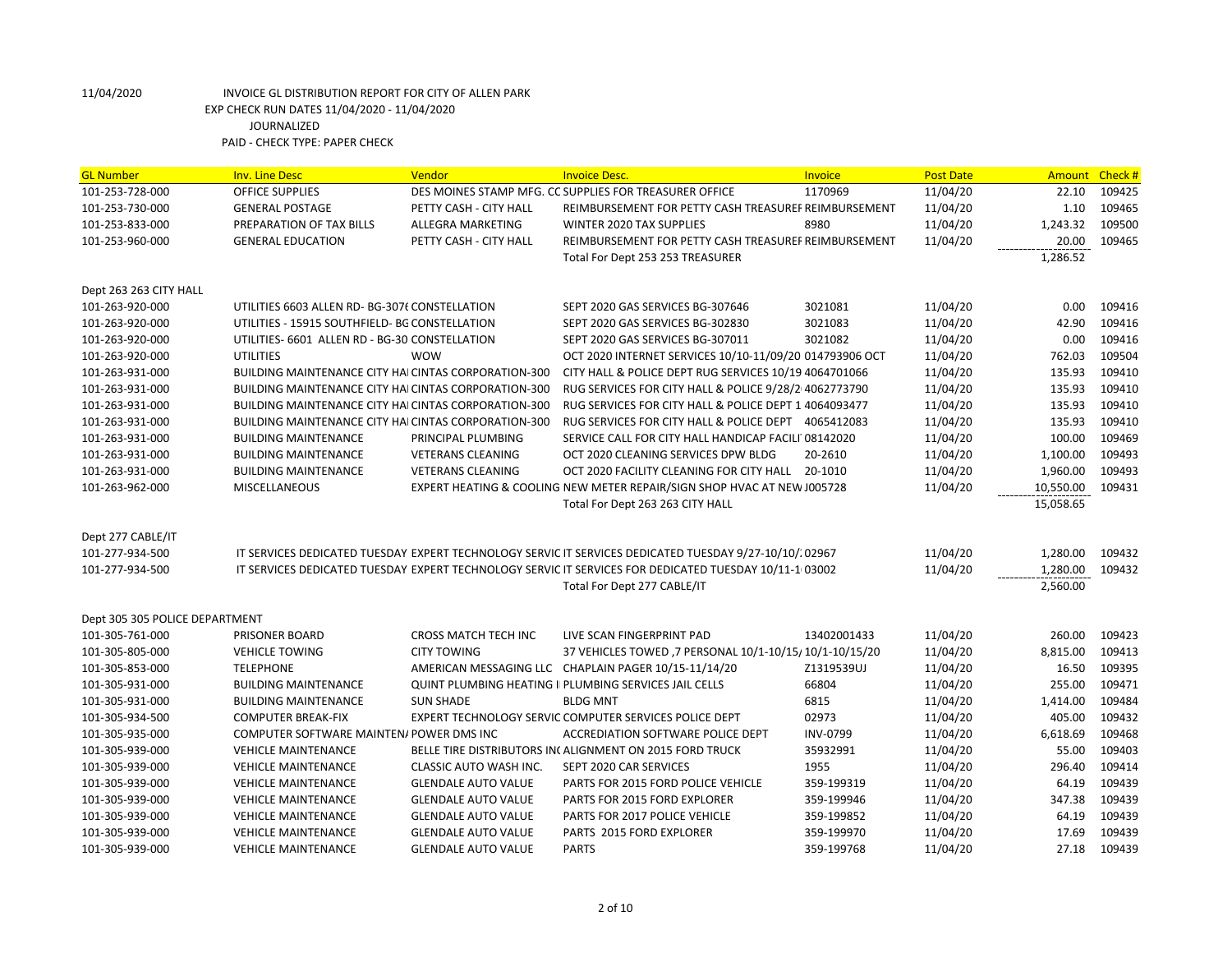| <b>GL Number</b>                          | <b>Inv. Line Desc</b>                          | Vendor                                     | <b>Invoice Desc.</b>                                                   | Invoice                     | <b>Post Date</b> | Amount    | Check # |
|-------------------------------------------|------------------------------------------------|--------------------------------------------|------------------------------------------------------------------------|-----------------------------|------------------|-----------|---------|
| 101-305-939-000                           | <b>VEHICLE MAINTENANCE</b>                     | INTERSTATE BATTERY OF SE I SUPPLIES        |                                                                        | 60006899                    | 11/04/20         | 277.62    | 109449  |
| 101-305-939-000                           | <b>VEHICLE MAINTENANCE</b>                     | SAFETY-KLEEN                               | <b>SUPPLIES</b>                                                        | 84443705                    | 11/04/20         | 69.87     | 109477  |
| 101-305-939-000                           | <b>VEHICLE MAINTENANCE</b>                     | <b>VILLAGE FORD</b>                        | <b>PARTS</b>                                                           | 482407                      | 11/04/20         | 813.83    | 109494  |
| 101-305-939-000                           | <b>VEHICLE MAINTENANCE</b>                     | <b>VILLAGE FORD</b>                        | <b>PARTS</b>                                                           | 484690                      | 11/04/20         | 125.42    | 109494  |
| 101-305-939-000                           | <b>VEHICLE MAINTENANCE</b>                     | <b>VILLAGE FORD</b>                        | <b>PARTS</b>                                                           | 484100                      | 11/04/20         | 9.74      | 109494  |
| 101-305-939-000                           | <b>VEHICLE MAINTENANCE</b>                     |                                            | BAKER'S GAS & WELDING SUF OCT 2020 CYLINDER RENTAL                     | 09237650                    | 11/04/20         | 27.57     | 109505  |
| 101-305-960-000                           | <b>EDUCATION &amp; TRAINING</b>                | EGAN, CHRIS                                | REIMBURSEMENT ON TRAINING EXPENSES                                     | REIMBURSEMENT               | 11/04/20         | 26.76     | 109429  |
| 101-305-961-000                           | POL. TRAIN-ACT 302 ST. GRANT                   | FBINAA MICH CHAPTER                        | 40 HR BASIC CRISIS NEGOTATION TRAINING OF 00025                        |                             | 11/04/20         | 120.00    | 109434  |
| 101-305-962-000                           | <b>MISCELLANEOUS</b>                           |                                            | ALPHA PSYCHOLOGICAL SERV PSYCHOLOOGICAL ASSESSMENT & EVALUATIOI 101720 |                             | 11/04/20         | 1,200.00  | 109392  |
|                                           |                                                |                                            | Total For Dept 305 305 POLICE DEPARTMENT                               |                             |                  | 21,327.03 |         |
|                                           |                                                |                                            |                                                                        |                             |                  |           |         |
| Dept 340 340 FIRE DEPARTMENT              |                                                |                                            |                                                                        |                             |                  |           |         |
| 101-340-757-500                           | <b>RESCUE SUPPLIES</b>                         | J & B MEDICAL SUPPLY, INC. RESCUE SUPPLIES |                                                                        | 6774221                     | 11/04/20         | 23.67     | 109450  |
| 101-340-757-500                           | <b>RESCUE SUPPLIES</b>                         | J & B MEDICAL SUPPLY, INC. RESCUE SUPPLIES |                                                                        | 6776996                     | 11/04/20         | 353.11    | 109450  |
| 101-340-768-000                           | <b>UNIFORMS</b>                                | FIRE SERVICE MANAGEMENT UNIFORMS FIRE DEPT |                                                                        | 22939                       | 11/04/20         | 641.95    | 109435  |
| 101-340-805-000                           | AMBULANCE BILLING                              | ACCUMED BILLING INC.                       | FIRE DEPT MONTHLY SERVICES 10/1-10/31/20 26165                         |                             | 11/04/20         | 4,956.62  | 109391  |
| 101-340-853-000                           | TELEPHONE-FIRE CHIEF FAX & BAC AT & T          |                                            | FIRE CHIEF FAX & BACKUP LINE 9/11-10/10/20 313928637710 SEPT           |                             | 11/04/20         | 320.08    | 109399  |
| 101-340-853-000                           | <b>TELEPHONE</b>                               | <b>COMCAST</b>                             | FIRE DEPT MONTHLY SERVICES 11/6-12/5/20                                | 8529101680173474 N 11/04/20 |                  | 254.84    | 109415  |
| 101-340-920-000                           | UTILITIES- 6730 ROOSEVELT- BG-2: CONSTELLATION |                                            | SEPT 2020 GAS SERVICES BG-212667                                       | 3021078                     | 11/04/20         | 181.19    | 109416  |
| 101-340-920-000                           | UTILITIES- 6730 ROOSEVELT - BG-2 CONSTELLATION |                                            | SEPT 2020 GAS SERVICES BG-218249                                       | 3021076                     | 11/04/20         | 117.75    | 109416  |
| 101-340-931-000                           | <b>BUILDING MAINTENANCE</b>                    | ROSE PEST SOLUTIONS                        | <b>BUILDING MNT</b>                                                    | 10602191                    | 11/04/20         | 52.00     | 109476  |
| 101-340-934-000                           | EQUIPMENT MAINTENANCE                          | <b>WEST SHORE SERVICES</b>                 | <b>EQUIPMENT MNT</b>                                                   | 23069                       | 11/04/20         | 115.91    | 109499  |
| 101-340-934-500                           | <b>COMPUTER BREAK-FIX</b>                      |                                            | EXPERT TECHNOLOGY SERVIC COMPUTER SERVICES FIRE DEPT                   | 03007                       | 11/04/20         | 180.00    | 109432  |
| 101-340-939-000                           | <b>VEHICLE MAINTENANCE</b>                     | <b>GLENDALE AUTO VALUE</b>                 | <b>PARTS</b>                                                           | 359-198756                  | 11/04/20         | 280.86    | 109439  |
| 101-340-939-000                           | <b>VEHICLE MAINTENANCE</b>                     | SAFETY-KLEEN                               | <b>SUPPLIES</b>                                                        | 84443705                    | 11/04/20         | 69.87     | 109477  |
| 101-340-939-000                           | <b>VEHICLE MAINTENANCE</b>                     | <b>VILLAGE FORD</b>                        | <b>PARTS</b>                                                           | 482273                      | 11/04/20         | 5.88      | 109494  |
| 101-340-939-000                           | <b>VEHICLE MAINTENANCE</b>                     | <b>VILLAGE FORD</b>                        | <b>PARTS</b>                                                           | 481681                      | 11/04/20         | 22.20     | 109494  |
| 101-340-939-000                           | <b>VEHICLE MAINTENANCE</b>                     |                                            | BAKER'S GAS & WELDING SUI OCT 2020 CYLINDER RENTAL                     | 09237650                    | 11/04/20         | 27.57     | 109505  |
|                                           |                                                |                                            | Total For Dept 340 340 FIRE DEPARTMENT                                 |                             |                  | 7,603.50  |         |
|                                           |                                                |                                            |                                                                        |                             |                  |           |         |
| Dept 445 445 DEPARTMENT OF PUBLIC SERVICE |                                                |                                            |                                                                        |                             |                  |           |         |
| 101-445-751-000                           | <b>GASOLINE</b>                                | <b>RKA PETROLEUM</b>                       | <b>SUPPLIES</b>                                                        | 0224037                     | 11/04/20         | 8,610.66  | 109474  |
| 101-445-768-000                           | <b>UNIFORMS GARAGE</b>                         | CINTAS CORP. #0721                         | SEPT 2020 UNIFORM SERVICES FOR GARAGE DI 4063099206                    |                             | 11/04/20         | 65.02     | 109411  |
| 101-445-768-000                           | <b>UNIFORMS DPS</b>                            | CINTAS CORP. #0721                         | SEPT 2020 UNIFORM SERVICES DPS DEPT                                    | 4063099313                  | 11/04/20         | 68.11     | 109411  |
| 101-445-768-000                           | UNIFORMS GARAGE                                | CINTAS CORP. #0721                         | SEPT 2020 UNIFORM SERVICES GARAGE DEPT                                 | 4061806154                  | 11/04/20         | 65.02     | 109411  |
| 101-445-768-000                           | <b>UNIFORMS GARAGE</b>                         | CINTAS CORP. #0721                         | SEPT 2020 UNIFORM SERVICES GARAGE DEPT                                 | 4062462493                  | 11/04/20         | 46.27     | 109411  |
| 101-445-768-000                           | <b>UNIFORMS DPS</b>                            | CINTAS CORP. #0721                         | SEPT 2020 UNIFORM SERVICES DPS DEPT                                    | 4061077625                  | 11/04/20         | 68.11     | 109411  |
| 101-445-768-000                           | <b>UNIFORMS DPS</b>                            | CINTAS CORP. #0721                         | SEPT 2020 UNIFORM SERVICES DPS DEPT                                    | 4061806144                  | 11/04/20         | 68.11     | 109411  |
| 101-445-768-000                           | UNIFORMS DPS                                   | CINTAS CORP. #0721                         | SEPT 2020 UNIFORM SERVICES DPS DEPT                                    | 4062462411                  | 11/04/20         | 68.11     | 109411  |
| 101-445-768-000                           | <b>UNIFORMS DPS</b>                            | CINTAS CORP. #0721                         | SEPT 2020 UNIFORM SERVICES DPS DEPT                                    | 4060518313                  | 11/04/20         | 65.14     | 109411  |
| 101-445-768-000                           | UNIFORMS GARAGE                                | CINTAS CORP. #0721                         | SEPT 2020 UNIFORM SERVICES GARAGE DEPT                                 | 4060518294                  | 11/04/20         | 65.02     | 109411  |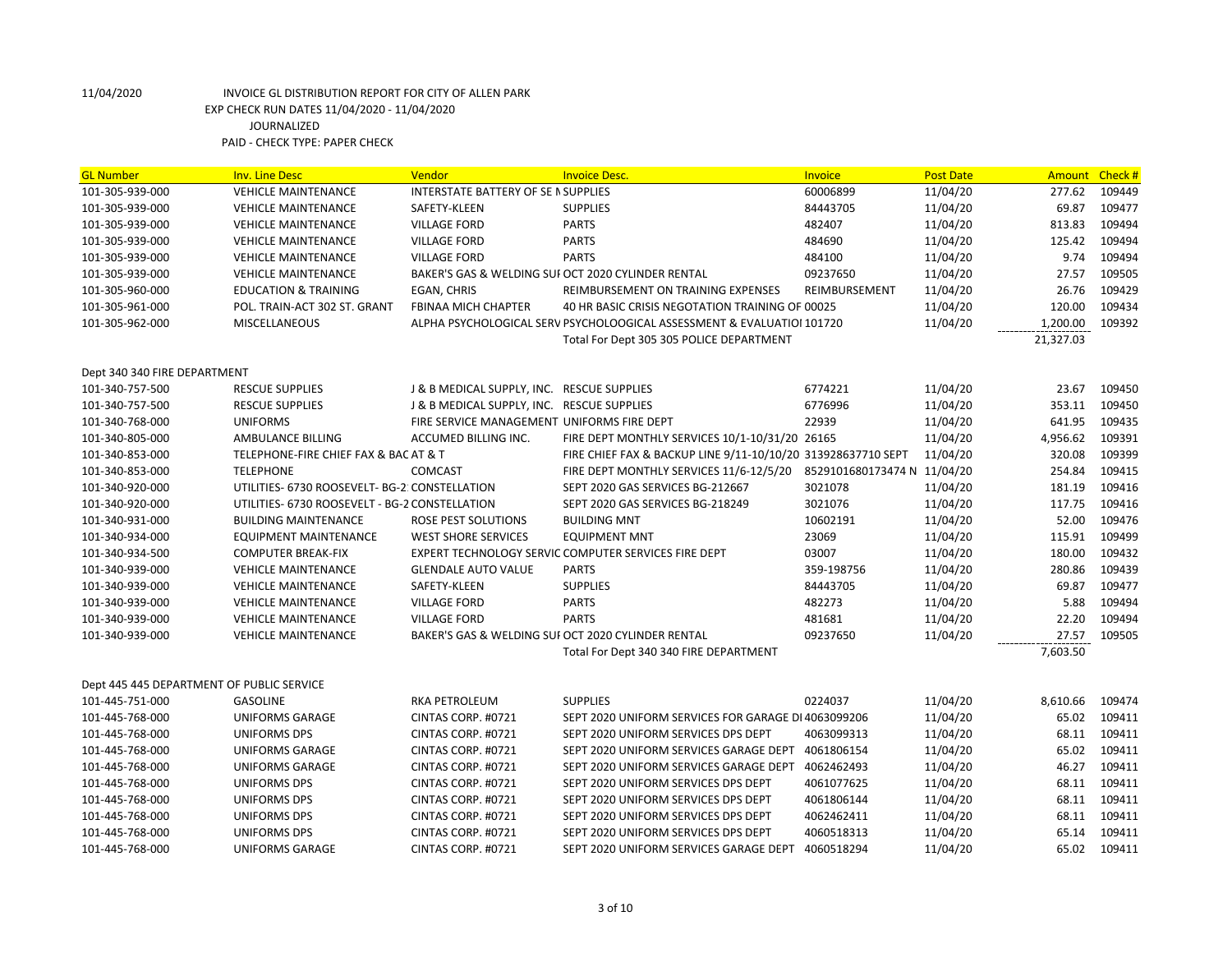| <b>GL Number</b>              | <b>Inv. Line Desc</b>                                                        | Vendor                                        | <b>Invoice Desc.</b>                                                       | Invoice       | <b>Post Date</b> | <b>Amount</b> | Check # |
|-------------------------------|------------------------------------------------------------------------------|-----------------------------------------------|----------------------------------------------------------------------------|---------------|------------------|---------------|---------|
| 101-445-768-000               | <b>UNIFORMS GARAGE</b>                                                       | CINTAS CORP. #0721                            | SEPT 2020 UNIFORM SERVICES GARAGE DEPT                                     | 4061077576    | 11/04/20         | 68.27         | 109411  |
| 101-445-920-000               | UTILITIES DISPUTING CHARGES                                                  | CONSTELLATION                                 | SEPT 2020 GAS SERVICES BG-308146                                           | 3021080       | 11/04/20         | 0.00          | 109416  |
| 101-445-931-000               | <b>BUILDING MAINTENANCE</b>                                                  |                                               | H. DOMINE ENTERPRISES, INCREPAIR FUEL PUMP #1 WITH NEW BOARD               | 119097        | 11/04/20         | 866.29        | 109445  |
| 101-445-931-000               | <b>BUILDING MAINTENANCE</b>                                                  |                                               | H. DOMINE ENTERPRISES, INCREPAIRED & REPLACED SPILL CONTAINERS, ROC 119149 |               | 11/04/20         | 5,352.06      | 109445  |
| 101-445-931-000               | <b>BUILDING MAINTENANCE</b>                                                  | H. DOMINE ENTERPRISES, INC PARTS FOR CATLOW   |                                                                            | 119161        | 11/04/20         | 99.54         | 109445  |
| 101-445-934-500               | <b>COMPUTER BREAK-FIX DPS</b>                                                |                                               | EXPERT TECHNOLOGY SERVIC IT WORK TO SETUP TOM NEW LAPTOP                   | 02972         | 11/04/20         | 540.00        | 109432  |
| 101-445-939-000               | <b>VEHICLE MAINTENANCE</b>                                                   | <b>BELL EQUIPMENT CO.</b>                     | <b>PARTS</b>                                                               | 0176143       | 11/04/20         | 614.16        | 109402  |
| 101-445-939-000               | <b>VEHICLE MAINTENANCE</b>                                                   | <b>GLENDALE AUTO VALUE</b>                    | <b>PARTS</b>                                                               | 359-199282    | 11/04/20         | 6.99          | 109439  |
| 101-445-939-000               | <b>VEHICLE MAINTENANCE</b>                                                   | <b>GLENDALE AUTO VALUE</b>                    | <b>PARTS</b>                                                               | 359-198951    | 11/04/20         | 88.54         | 109439  |
| 101-445-939-000               | <b>VEHICLE MAINTENANCE</b>                                                   | <b>GLENDALE AUTO VALUE</b>                    | <b>PARTS</b>                                                               | 359-198756    | 11/04/20         | 280.86        | 109439  |
| 101-445-939-000               | <b>VEHICLE MAINTENANCE</b>                                                   | <b>GLENDALE AUTO VALUE</b>                    | <b>PARTS</b>                                                               | 359-199283    | 11/04/20         | 166.37        | 109439  |
| 101-445-939-000               | <b>VEHICLE MAINTENANCE</b>                                                   | <b>GLENDALE AUTO VALUE</b>                    | <b>PARTS</b>                                                               | 359-199508    | 11/04/20         | 20.58         | 109439  |
| 101-445-939-000               | <b>VEHICLE MAINTENANCE</b>                                                   | INTERSTATE BATTERY OF SE IN SUPPLIES          |                                                                            | 60006899      | 11/04/20         | 277.62        | 109449  |
| 101-445-939-000               | <b>VEHICLE MAINTENANCE</b>                                                   | LAKESHORE UTILITY TRAILER PARTS               |                                                                            | 01P12136      | 11/04/20         | 64.88         | 109456  |
| 101-445-939-000               | <b>VEHICLE MAINTENANCE</b>                                                   | SAFETY-KLEEN                                  | <b>SUPPLIES</b>                                                            | 84443705      | 11/04/20         | 69.87         | 109477  |
| 101-445-939-000               | <b>VEHICLE MAINTENANCE</b>                                                   | WILLIAM F. SELL & SON                         | <b>PARTS</b>                                                               | 398880        | 11/04/20         | 22.46         | 109480  |
| 101-445-939-000               | <b>VEHICLE MAINTENANCE</b>                                                   | <b>VERMEER OF MICHIGAN</b>                    | SERVICES ON LOWER GEARBOX                                                  | S23376        | 11/04/20         | 458.55        | 109491  |
| 101-445-939-000               | <b>VEHICLE MAINTENANCE</b>                                                   | POMP'S TIRE SERVICE INC                       | <b>PARTS &amp; SERVICE</b>                                                 | 1470013142    | 11/04/20         | 45.00         | 109495  |
| 101-445-939-000               | <b>VEHICLE MAINTENANCE</b>                                                   | POMP'S TIRE SERVICE INC                       | <b>PARTS</b>                                                               | 1470013529    | 11/04/20         | 656.00        | 109495  |
| 101-445-939-000               | <b>VEHICLE MAINTENANCE</b>                                                   | POMP'S TIRE SERVICE INC                       | <b>FLAT REPAIR</b>                                                         | 1470013478    | 11/04/20         | 49.50         | 109495  |
| 101-445-939-000               | <b>VEHICLE MAINTENANCE</b>                                                   | <b>BAKER'S GAS &amp; WELDING SUI SUPPLIES</b> |                                                                            | 01645034      | 11/04/20         | 67.72         | 109505  |
| 101-445-939-000               | <b>VEHICLE MAINTENANCE</b>                                                   |                                               | BAKER'S GAS & WELDING SUI OCT 2020 CYLINDER RENTAL                         | 09237650      | 11/04/20         | 27.57         | 109505  |
|                               |                                                                              |                                               | Total For Dept 445 445 DEPARTMENT OF PUBLIC SERVICE                        |               |                  | 19,032.40     |         |
|                               |                                                                              |                                               |                                                                            |               |                  |               |         |
| Dept 707 707 PARKS & REC      |                                                                              |                                               |                                                                            |               |                  |               |         |
| 101-707-920-000               | UTILITIES-6615 ROOSEVELT- BG-21 CONSTELLATION                                |                                               | SEPT 2020 GAS SERVICES BG-218248                                           | 3021077       | 11/04/20         | 7.58          | 109416  |
| 101-707-920-000               | UTILITIES- 4320 LAURENCE- BG-21 CONSTELLATION                                |                                               | SEPT 2020 GAS SERVICES BG-218159                                           | 3021071       | 11/04/20         | 0.00          | 109416  |
| 101-707-939-000               | <b>VEHICLE MAINTENANCE</b>                                                   | <b>CLASSIC AUTO WASH INC.</b>                 | SEPT 2020 CAR SERVICES                                                     | 1955          | 11/04/20         | 3.90          | 109414  |
| 101-707-939-000               | <b>VEHICLE MAINTENANCE</b>                                                   | INTERSTATE BATTERY OF SE N PARTS              |                                                                            | 60006937      | 11/04/20         | 276.09        | 109449  |
| 101-707-939-000               | <b>VEHICLE MAINTENANCE</b>                                                   | SAFETY-KLEEN                                  | <b>SUPPLIES</b>                                                            | 84443705      | 11/04/20         | 69.87         | 109477  |
| 101-707-939-000               | <b>VEHICLE MAINTENANCE</b>                                                   | WINDER POLICE EQUIPMENT PARTS                 |                                                                            | 202120        | 11/04/20         | 120.00        | 109501  |
| 101-707-939-000               | <b>VEHICLE MAINTENANCE</b>                                                   |                                               | BAKER'S GAS & WELDING SUI OCT 2020 CYLINDER RENTAL                         | 09237650      | 11/04/20         | 27.57         | 109505  |
| 101-707-960-000               | GENERAL EDUCATION/TUITION RE MICHIGAN RECREATION & PA P&R MEMBERSHIP RENEWAL |                                               |                                                                            | 300001224     | 11/04/20         | 805.00        | 109459  |
|                               |                                                                              |                                               | Total For Dept 707 707 PARKS & REC                                         |               |                  | 1,310.01      |         |
|                               |                                                                              |                                               |                                                                            |               |                  |               |         |
| Dept 751 751 COMMUNITY CENTER |                                                                              |                                               |                                                                            |               |                  |               |         |
| 101-751-757-000               | <b>OPERATING SUPPLIES</b>                                                    | <b>CORRIGAN OIL CO</b>                        | SUPPLIES FOR COMMUNITY CTR                                                 | 0446910-IN    | 11/04/20         | 76.00         | 109422  |
| 101-751-757-000               | <b>OPERATING SUPPLIES</b>                                                    | <b>SAM'S CLUB DIRECT</b>                      | <b>SUPPLIES</b>                                                            | 9/22-10/11/20 | 11/04/20         | 195.76        | 109478  |
| 101-751-757-000               | <b>OPERATING SUPPLIES</b>                                                    | <b>LEONARD'S SYRUPS</b>                       | SUPPLIES FOR CIVIC ARENA                                                   | S259567       | 11/04/20         | 350.00        | 109506  |
| 101-751-757-000               | <b>OPERATING SUPPLIES</b>                                                    | <b>LEONARD'S SYRUPS</b>                       | SUPPLIES FOR CIVIC ARENA                                                   | S259569       | 11/04/20         | 350.00        | 109506  |
| 101-751-816-000               | PROF. SERV. - OTHER                                                          |                                               | JERRY COHEN ELITE LAB INC OCT 2020 COMM CTR TREATMENT                      | 8026          | 11/04/20         | 200.00        | 109451  |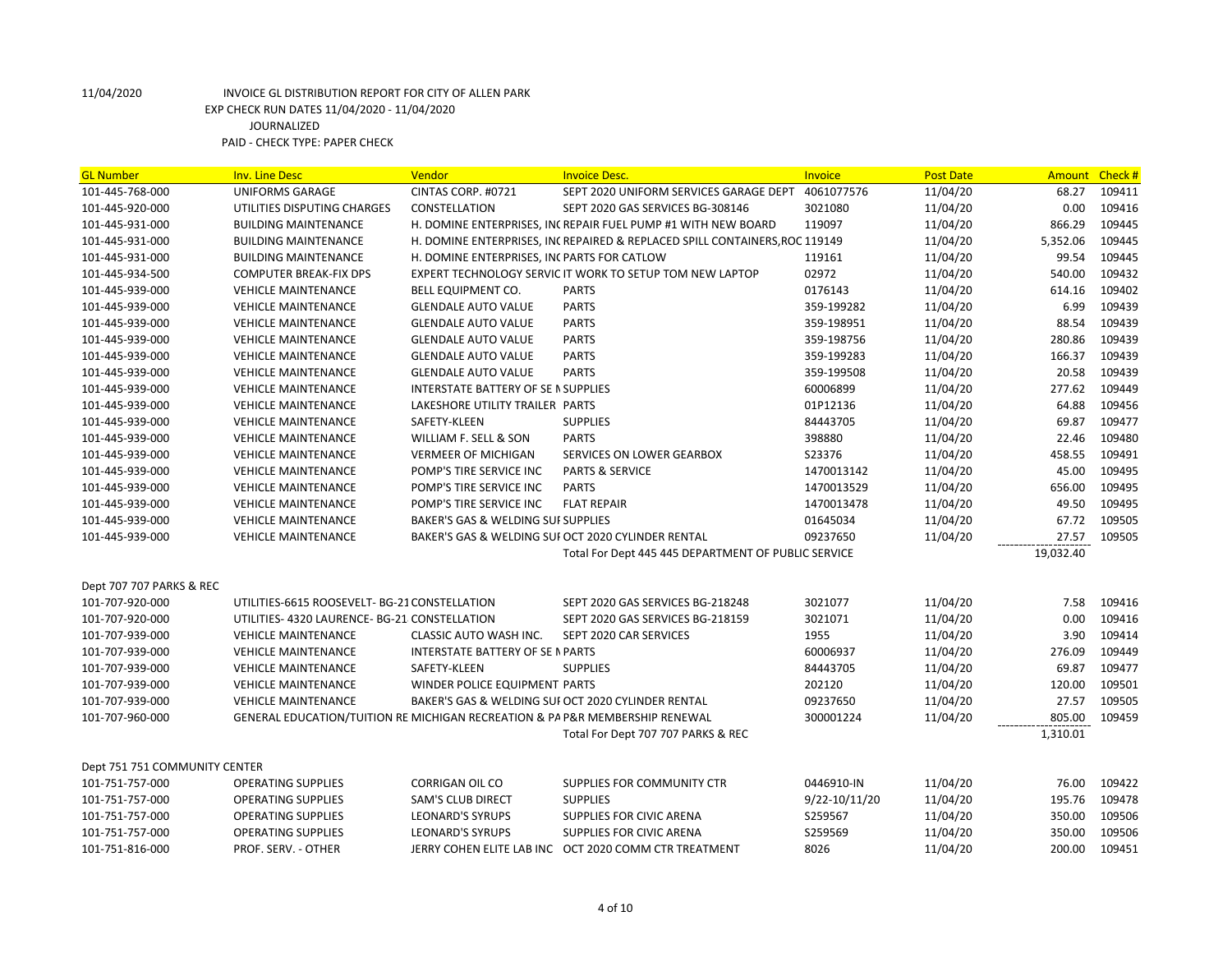| <b>UTILITIES</b><br>WATER SERVICES FOR COMM CTR 9/1-10/1/20 401-WH158-00<br>11/04/20<br>1,709.12<br>109397<br>101-751-920-000<br><b>ALLEN PARK WATER</b><br>11/04/20<br>2,327.51<br>109416<br>101-751-920-000<br>UTILITIES-15800 WHITE STREET- B CONSTELLATION<br>SEPT 2020 GAS SERVICES BG-212668<br>3021079<br>109431<br>101-751-931-000<br>EXPERT HEATING & COOLING BOILER REPAIR IN LOCKER ROOMS<br>W43207<br>11/04/20<br>776.92<br><b>BUILDING MAINTENANCE</b><br>227.99<br>109447<br>11/04/20<br>101-751-931-000<br><b>BUILDING MAINTENANCE</b><br><b>HOME DEPOT</b><br><b>MDSE FPR PARKS &amp; REC</b><br>6143441<br>11/04/20<br>127.84<br>109463<br>101-751-931-000<br><b>BUILDING MAINTENANCE</b><br>NETWORK SERVICES COMPAI SUPPLIES<br>6676647-01<br>6682164-00<br>11/04/20<br>458.34<br>109463<br>101-751-931-000<br><b>BUILDING MAINTENANCE</b><br>NETWORK SERVICES COMPAI SUPPLIES P&R<br>6683631-00<br>109463<br>101-751-931-000<br><b>BUILDING MAINTENANCE</b><br>NETWORK SERVICES COMPAI CREDIT ON FRT FROM INV 2583600-00<br>11/04/20<br>(47.44)<br>109473<br>REDGUARD FIRE & SECURITY SERVICE CALL & REPAIR FIRE ALARM CONTROL 46408<br>11/04/20<br>1,422.00<br>101-751-931-000<br><b>BUILDING MAINTENANCE</b><br>BECKER ARENA PRODUCTS IN SUPPLIES FOR COMMUNITY CTR<br>1025001<br>11/04/20<br>505.55<br>109401<br>101-751-934-000<br><b>EQUIPMENT MAINTENANCE</b><br>170.00<br>109489<br>101-751-934-000<br>EQUIPMENT MAINTENANCE<br>TRIAD SERVICE CENTER<br>SERVICES TO ADJUST SOLUTION VALVE AT CON W53006191-1<br>11/04/20<br><b>GENERAL EDUCATION</b><br>UNITED STATES ICE RINK ASSI MEMBERSHIP RENEWAL COMM CTR 11/15/20-11146<br>11/04/20<br>275.00<br>109490<br>101-751-960-000<br>Total For Dept 751 751 COMMUNITY CENTER<br>9,124.59<br>Dept 803 HISTORICAL<br>109394<br>101-803-920-000<br><b>UTILITIES</b><br>AMERICAN ALLIANCE OF MUSSCOTT O'RILEY MEMBERSHIP<br>2020 MEMBERSHIP<br>11/04/20<br>20.00<br>109397<br>101-803-920-000<br><b>UTILITIES</b><br><b>ALLEN PARK WATER</b><br>HISTORICAL MUSEUM WATER SERVICE 7/1-10/340-EN155-04<br>11/04/20<br>66.10<br>2.09<br>109416<br>UTILITIES-15504 ENGLEWOOD- BC CONSTELLATION<br>11/04/20<br>101-803-920-000<br>SEPT 2020 GAS SERVICES BG-218253<br>3021075<br>UTILITIES<br>KENCO FIRE EQUIPMENT, INC ANNUAL INSPECTION OF FIRE EXT<br>11/04/20<br>190.00<br>109452<br>101-803-920-000<br>2010219-1<br>278.19<br><b>Total For Dept 803 HISTORICAL</b><br>Dept 864 864 RETIREE/ACTIVE HEALTHCARE<br>11/04/20<br>101-864-965-000<br>GASB 45 FUNDING<br>PNC FINANCIAL SERVICES GRI 6TH PMT FOR FUNDING RET HEALTHCARE #20-341302<br>500,000.00<br>109467<br>Total For Dept 864 864 RETIREE/ACTIVE HEALTHCARE<br>500,000.00<br>Total For Fund 101 GENERAL FUND<br>657,221.59<br>Fund 202 MAJOR STREET FUND<br>Dept 475 475 TRAFFIC SERVICES<br>11/04/20<br>202-475-703-050<br>INTERFUND LABOR/EQUIP - TRAFF WAYNE COUNTY - ACCTS. RECTRAFFIC SIGNAL MNT 09/20<br>304502<br>296.48<br>109496<br>Total For Dept 475 475 TRAFFIC SERVICES<br>296.48<br>Dept 479 PRESERVATION - STREETS<br><b>PROF'L SERVICES</b><br>11/04/20<br>463,400.24<br>202-479-801-200<br>GV CEMENT CONTRACTING C JOB AP-133 PMT#6 SECT 1,2,3 ROBINSON TO MAP-133<br>109444<br>11/04/20<br>100.00<br>202-479-820-000<br><b>ENGINEERING</b><br>C.E. RAINES COMPANY<br>JOB AP-109 ENG & SURVEY SERV PARK AVE PA\17214<br>109408<br>463,500.24<br>Total For Dept 479 PRESERVATION - STREETS<br>463,796.72<br>Total For Fund 202 MAJOR STREET FUND<br>Fund 203 LOCAL STREET FUND<br>Dept 475 475 TRAFFIC SERVICES | <b>GL Number</b> | <b>Inv. Line Desc</b>     | Vendor                    | <b>Invoice Desc.</b> | Invoice | <b>Post Date</b> | Amount Check # |        |
|-----------------------------------------------------------------------------------------------------------------------------------------------------------------------------------------------------------------------------------------------------------------------------------------------------------------------------------------------------------------------------------------------------------------------------------------------------------------------------------------------------------------------------------------------------------------------------------------------------------------------------------------------------------------------------------------------------------------------------------------------------------------------------------------------------------------------------------------------------------------------------------------------------------------------------------------------------------------------------------------------------------------------------------------------------------------------------------------------------------------------------------------------------------------------------------------------------------------------------------------------------------------------------------------------------------------------------------------------------------------------------------------------------------------------------------------------------------------------------------------------------------------------------------------------------------------------------------------------------------------------------------------------------------------------------------------------------------------------------------------------------------------------------------------------------------------------------------------------------------------------------------------------------------------------------------------------------------------------------------------------------------------------------------------------------------------------------------------------------------------------------------------------------------------------------------------------------------------------------------------------------------------------------------------------------------------------------------------------------------------------------------------------------------------------------------------------------------------------------------------------------------------------------------------------------------------------------------------------------------------------------------------------------------------------------------------------------------------------------------------------------------------------------------------------------------------------------------------------------------------------------------------------------------------------------------------------------------------------------------------------------------------------------------------------------------------------------------------------------------------------------------------------------------------------------------------------------------------------------------------------------------------------------------------------------------------------------------------------------------------------------------------------------------------------------------------------------------------------------------------------------------------------------------------------------------------|------------------|---------------------------|---------------------------|----------------------|---------|------------------|----------------|--------|
|                                                                                                                                                                                                                                                                                                                                                                                                                                                                                                                                                                                                                                                                                                                                                                                                                                                                                                                                                                                                                                                                                                                                                                                                                                                                                                                                                                                                                                                                                                                                                                                                                                                                                                                                                                                                                                                                                                                                                                                                                                                                                                                                                                                                                                                                                                                                                                                                                                                                                                                                                                                                                                                                                                                                                                                                                                                                                                                                                                                                                                                                                                                                                                                                                                                                                                                                                                                                                                                                                                                                                                 |                  |                           |                           |                      |         |                  |                |        |
|                                                                                                                                                                                                                                                                                                                                                                                                                                                                                                                                                                                                                                                                                                                                                                                                                                                                                                                                                                                                                                                                                                                                                                                                                                                                                                                                                                                                                                                                                                                                                                                                                                                                                                                                                                                                                                                                                                                                                                                                                                                                                                                                                                                                                                                                                                                                                                                                                                                                                                                                                                                                                                                                                                                                                                                                                                                                                                                                                                                                                                                                                                                                                                                                                                                                                                                                                                                                                                                                                                                                                                 |                  |                           |                           |                      |         |                  |                |        |
|                                                                                                                                                                                                                                                                                                                                                                                                                                                                                                                                                                                                                                                                                                                                                                                                                                                                                                                                                                                                                                                                                                                                                                                                                                                                                                                                                                                                                                                                                                                                                                                                                                                                                                                                                                                                                                                                                                                                                                                                                                                                                                                                                                                                                                                                                                                                                                                                                                                                                                                                                                                                                                                                                                                                                                                                                                                                                                                                                                                                                                                                                                                                                                                                                                                                                                                                                                                                                                                                                                                                                                 |                  |                           |                           |                      |         |                  |                |        |
|                                                                                                                                                                                                                                                                                                                                                                                                                                                                                                                                                                                                                                                                                                                                                                                                                                                                                                                                                                                                                                                                                                                                                                                                                                                                                                                                                                                                                                                                                                                                                                                                                                                                                                                                                                                                                                                                                                                                                                                                                                                                                                                                                                                                                                                                                                                                                                                                                                                                                                                                                                                                                                                                                                                                                                                                                                                                                                                                                                                                                                                                                                                                                                                                                                                                                                                                                                                                                                                                                                                                                                 |                  |                           |                           |                      |         |                  |                |        |
|                                                                                                                                                                                                                                                                                                                                                                                                                                                                                                                                                                                                                                                                                                                                                                                                                                                                                                                                                                                                                                                                                                                                                                                                                                                                                                                                                                                                                                                                                                                                                                                                                                                                                                                                                                                                                                                                                                                                                                                                                                                                                                                                                                                                                                                                                                                                                                                                                                                                                                                                                                                                                                                                                                                                                                                                                                                                                                                                                                                                                                                                                                                                                                                                                                                                                                                                                                                                                                                                                                                                                                 |                  |                           |                           |                      |         |                  |                |        |
|                                                                                                                                                                                                                                                                                                                                                                                                                                                                                                                                                                                                                                                                                                                                                                                                                                                                                                                                                                                                                                                                                                                                                                                                                                                                                                                                                                                                                                                                                                                                                                                                                                                                                                                                                                                                                                                                                                                                                                                                                                                                                                                                                                                                                                                                                                                                                                                                                                                                                                                                                                                                                                                                                                                                                                                                                                                                                                                                                                                                                                                                                                                                                                                                                                                                                                                                                                                                                                                                                                                                                                 |                  |                           |                           |                      |         |                  |                |        |
|                                                                                                                                                                                                                                                                                                                                                                                                                                                                                                                                                                                                                                                                                                                                                                                                                                                                                                                                                                                                                                                                                                                                                                                                                                                                                                                                                                                                                                                                                                                                                                                                                                                                                                                                                                                                                                                                                                                                                                                                                                                                                                                                                                                                                                                                                                                                                                                                                                                                                                                                                                                                                                                                                                                                                                                                                                                                                                                                                                                                                                                                                                                                                                                                                                                                                                                                                                                                                                                                                                                                                                 |                  |                           |                           |                      |         |                  |                |        |
|                                                                                                                                                                                                                                                                                                                                                                                                                                                                                                                                                                                                                                                                                                                                                                                                                                                                                                                                                                                                                                                                                                                                                                                                                                                                                                                                                                                                                                                                                                                                                                                                                                                                                                                                                                                                                                                                                                                                                                                                                                                                                                                                                                                                                                                                                                                                                                                                                                                                                                                                                                                                                                                                                                                                                                                                                                                                                                                                                                                                                                                                                                                                                                                                                                                                                                                                                                                                                                                                                                                                                                 |                  |                           |                           |                      |         |                  |                |        |
|                                                                                                                                                                                                                                                                                                                                                                                                                                                                                                                                                                                                                                                                                                                                                                                                                                                                                                                                                                                                                                                                                                                                                                                                                                                                                                                                                                                                                                                                                                                                                                                                                                                                                                                                                                                                                                                                                                                                                                                                                                                                                                                                                                                                                                                                                                                                                                                                                                                                                                                                                                                                                                                                                                                                                                                                                                                                                                                                                                                                                                                                                                                                                                                                                                                                                                                                                                                                                                                                                                                                                                 |                  |                           |                           |                      |         |                  |                |        |
|                                                                                                                                                                                                                                                                                                                                                                                                                                                                                                                                                                                                                                                                                                                                                                                                                                                                                                                                                                                                                                                                                                                                                                                                                                                                                                                                                                                                                                                                                                                                                                                                                                                                                                                                                                                                                                                                                                                                                                                                                                                                                                                                                                                                                                                                                                                                                                                                                                                                                                                                                                                                                                                                                                                                                                                                                                                                                                                                                                                                                                                                                                                                                                                                                                                                                                                                                                                                                                                                                                                                                                 |                  |                           |                           |                      |         |                  |                |        |
|                                                                                                                                                                                                                                                                                                                                                                                                                                                                                                                                                                                                                                                                                                                                                                                                                                                                                                                                                                                                                                                                                                                                                                                                                                                                                                                                                                                                                                                                                                                                                                                                                                                                                                                                                                                                                                                                                                                                                                                                                                                                                                                                                                                                                                                                                                                                                                                                                                                                                                                                                                                                                                                                                                                                                                                                                                                                                                                                                                                                                                                                                                                                                                                                                                                                                                                                                                                                                                                                                                                                                                 |                  |                           |                           |                      |         |                  |                |        |
|                                                                                                                                                                                                                                                                                                                                                                                                                                                                                                                                                                                                                                                                                                                                                                                                                                                                                                                                                                                                                                                                                                                                                                                                                                                                                                                                                                                                                                                                                                                                                                                                                                                                                                                                                                                                                                                                                                                                                                                                                                                                                                                                                                                                                                                                                                                                                                                                                                                                                                                                                                                                                                                                                                                                                                                                                                                                                                                                                                                                                                                                                                                                                                                                                                                                                                                                                                                                                                                                                                                                                                 |                  |                           |                           |                      |         |                  |                |        |
|                                                                                                                                                                                                                                                                                                                                                                                                                                                                                                                                                                                                                                                                                                                                                                                                                                                                                                                                                                                                                                                                                                                                                                                                                                                                                                                                                                                                                                                                                                                                                                                                                                                                                                                                                                                                                                                                                                                                                                                                                                                                                                                                                                                                                                                                                                                                                                                                                                                                                                                                                                                                                                                                                                                                                                                                                                                                                                                                                                                                                                                                                                                                                                                                                                                                                                                                                                                                                                                                                                                                                                 |                  |                           |                           |                      |         |                  |                |        |
|                                                                                                                                                                                                                                                                                                                                                                                                                                                                                                                                                                                                                                                                                                                                                                                                                                                                                                                                                                                                                                                                                                                                                                                                                                                                                                                                                                                                                                                                                                                                                                                                                                                                                                                                                                                                                                                                                                                                                                                                                                                                                                                                                                                                                                                                                                                                                                                                                                                                                                                                                                                                                                                                                                                                                                                                                                                                                                                                                                                                                                                                                                                                                                                                                                                                                                                                                                                                                                                                                                                                                                 |                  |                           |                           |                      |         |                  |                |        |
|                                                                                                                                                                                                                                                                                                                                                                                                                                                                                                                                                                                                                                                                                                                                                                                                                                                                                                                                                                                                                                                                                                                                                                                                                                                                                                                                                                                                                                                                                                                                                                                                                                                                                                                                                                                                                                                                                                                                                                                                                                                                                                                                                                                                                                                                                                                                                                                                                                                                                                                                                                                                                                                                                                                                                                                                                                                                                                                                                                                                                                                                                                                                                                                                                                                                                                                                                                                                                                                                                                                                                                 |                  |                           |                           |                      |         |                  |                |        |
|                                                                                                                                                                                                                                                                                                                                                                                                                                                                                                                                                                                                                                                                                                                                                                                                                                                                                                                                                                                                                                                                                                                                                                                                                                                                                                                                                                                                                                                                                                                                                                                                                                                                                                                                                                                                                                                                                                                                                                                                                                                                                                                                                                                                                                                                                                                                                                                                                                                                                                                                                                                                                                                                                                                                                                                                                                                                                                                                                                                                                                                                                                                                                                                                                                                                                                                                                                                                                                                                                                                                                                 |                  |                           |                           |                      |         |                  |                |        |
|                                                                                                                                                                                                                                                                                                                                                                                                                                                                                                                                                                                                                                                                                                                                                                                                                                                                                                                                                                                                                                                                                                                                                                                                                                                                                                                                                                                                                                                                                                                                                                                                                                                                                                                                                                                                                                                                                                                                                                                                                                                                                                                                                                                                                                                                                                                                                                                                                                                                                                                                                                                                                                                                                                                                                                                                                                                                                                                                                                                                                                                                                                                                                                                                                                                                                                                                                                                                                                                                                                                                                                 |                  |                           |                           |                      |         |                  |                |        |
|                                                                                                                                                                                                                                                                                                                                                                                                                                                                                                                                                                                                                                                                                                                                                                                                                                                                                                                                                                                                                                                                                                                                                                                                                                                                                                                                                                                                                                                                                                                                                                                                                                                                                                                                                                                                                                                                                                                                                                                                                                                                                                                                                                                                                                                                                                                                                                                                                                                                                                                                                                                                                                                                                                                                                                                                                                                                                                                                                                                                                                                                                                                                                                                                                                                                                                                                                                                                                                                                                                                                                                 |                  |                           |                           |                      |         |                  |                |        |
|                                                                                                                                                                                                                                                                                                                                                                                                                                                                                                                                                                                                                                                                                                                                                                                                                                                                                                                                                                                                                                                                                                                                                                                                                                                                                                                                                                                                                                                                                                                                                                                                                                                                                                                                                                                                                                                                                                                                                                                                                                                                                                                                                                                                                                                                                                                                                                                                                                                                                                                                                                                                                                                                                                                                                                                                                                                                                                                                                                                                                                                                                                                                                                                                                                                                                                                                                                                                                                                                                                                                                                 |                  |                           |                           |                      |         |                  |                |        |
|                                                                                                                                                                                                                                                                                                                                                                                                                                                                                                                                                                                                                                                                                                                                                                                                                                                                                                                                                                                                                                                                                                                                                                                                                                                                                                                                                                                                                                                                                                                                                                                                                                                                                                                                                                                                                                                                                                                                                                                                                                                                                                                                                                                                                                                                                                                                                                                                                                                                                                                                                                                                                                                                                                                                                                                                                                                                                                                                                                                                                                                                                                                                                                                                                                                                                                                                                                                                                                                                                                                                                                 |                  |                           |                           |                      |         |                  |                |        |
|                                                                                                                                                                                                                                                                                                                                                                                                                                                                                                                                                                                                                                                                                                                                                                                                                                                                                                                                                                                                                                                                                                                                                                                                                                                                                                                                                                                                                                                                                                                                                                                                                                                                                                                                                                                                                                                                                                                                                                                                                                                                                                                                                                                                                                                                                                                                                                                                                                                                                                                                                                                                                                                                                                                                                                                                                                                                                                                                                                                                                                                                                                                                                                                                                                                                                                                                                                                                                                                                                                                                                                 |                  |                           |                           |                      |         |                  |                |        |
|                                                                                                                                                                                                                                                                                                                                                                                                                                                                                                                                                                                                                                                                                                                                                                                                                                                                                                                                                                                                                                                                                                                                                                                                                                                                                                                                                                                                                                                                                                                                                                                                                                                                                                                                                                                                                                                                                                                                                                                                                                                                                                                                                                                                                                                                                                                                                                                                                                                                                                                                                                                                                                                                                                                                                                                                                                                                                                                                                                                                                                                                                                                                                                                                                                                                                                                                                                                                                                                                                                                                                                 |                  |                           |                           |                      |         |                  |                |        |
|                                                                                                                                                                                                                                                                                                                                                                                                                                                                                                                                                                                                                                                                                                                                                                                                                                                                                                                                                                                                                                                                                                                                                                                                                                                                                                                                                                                                                                                                                                                                                                                                                                                                                                                                                                                                                                                                                                                                                                                                                                                                                                                                                                                                                                                                                                                                                                                                                                                                                                                                                                                                                                                                                                                                                                                                                                                                                                                                                                                                                                                                                                                                                                                                                                                                                                                                                                                                                                                                                                                                                                 |                  |                           |                           |                      |         |                  |                |        |
|                                                                                                                                                                                                                                                                                                                                                                                                                                                                                                                                                                                                                                                                                                                                                                                                                                                                                                                                                                                                                                                                                                                                                                                                                                                                                                                                                                                                                                                                                                                                                                                                                                                                                                                                                                                                                                                                                                                                                                                                                                                                                                                                                                                                                                                                                                                                                                                                                                                                                                                                                                                                                                                                                                                                                                                                                                                                                                                                                                                                                                                                                                                                                                                                                                                                                                                                                                                                                                                                                                                                                                 |                  |                           |                           |                      |         |                  |                |        |
|                                                                                                                                                                                                                                                                                                                                                                                                                                                                                                                                                                                                                                                                                                                                                                                                                                                                                                                                                                                                                                                                                                                                                                                                                                                                                                                                                                                                                                                                                                                                                                                                                                                                                                                                                                                                                                                                                                                                                                                                                                                                                                                                                                                                                                                                                                                                                                                                                                                                                                                                                                                                                                                                                                                                                                                                                                                                                                                                                                                                                                                                                                                                                                                                                                                                                                                                                                                                                                                                                                                                                                 |                  |                           |                           |                      |         |                  |                |        |
|                                                                                                                                                                                                                                                                                                                                                                                                                                                                                                                                                                                                                                                                                                                                                                                                                                                                                                                                                                                                                                                                                                                                                                                                                                                                                                                                                                                                                                                                                                                                                                                                                                                                                                                                                                                                                                                                                                                                                                                                                                                                                                                                                                                                                                                                                                                                                                                                                                                                                                                                                                                                                                                                                                                                                                                                                                                                                                                                                                                                                                                                                                                                                                                                                                                                                                                                                                                                                                                                                                                                                                 |                  |                           |                           |                      |         |                  |                |        |
|                                                                                                                                                                                                                                                                                                                                                                                                                                                                                                                                                                                                                                                                                                                                                                                                                                                                                                                                                                                                                                                                                                                                                                                                                                                                                                                                                                                                                                                                                                                                                                                                                                                                                                                                                                                                                                                                                                                                                                                                                                                                                                                                                                                                                                                                                                                                                                                                                                                                                                                                                                                                                                                                                                                                                                                                                                                                                                                                                                                                                                                                                                                                                                                                                                                                                                                                                                                                                                                                                                                                                                 |                  |                           |                           |                      |         |                  |                |        |
|                                                                                                                                                                                                                                                                                                                                                                                                                                                                                                                                                                                                                                                                                                                                                                                                                                                                                                                                                                                                                                                                                                                                                                                                                                                                                                                                                                                                                                                                                                                                                                                                                                                                                                                                                                                                                                                                                                                                                                                                                                                                                                                                                                                                                                                                                                                                                                                                                                                                                                                                                                                                                                                                                                                                                                                                                                                                                                                                                                                                                                                                                                                                                                                                                                                                                                                                                                                                                                                                                                                                                                 |                  |                           |                           |                      |         |                  |                |        |
|                                                                                                                                                                                                                                                                                                                                                                                                                                                                                                                                                                                                                                                                                                                                                                                                                                                                                                                                                                                                                                                                                                                                                                                                                                                                                                                                                                                                                                                                                                                                                                                                                                                                                                                                                                                                                                                                                                                                                                                                                                                                                                                                                                                                                                                                                                                                                                                                                                                                                                                                                                                                                                                                                                                                                                                                                                                                                                                                                                                                                                                                                                                                                                                                                                                                                                                                                                                                                                                                                                                                                                 |                  |                           |                           |                      |         |                  |                |        |
|                                                                                                                                                                                                                                                                                                                                                                                                                                                                                                                                                                                                                                                                                                                                                                                                                                                                                                                                                                                                                                                                                                                                                                                                                                                                                                                                                                                                                                                                                                                                                                                                                                                                                                                                                                                                                                                                                                                                                                                                                                                                                                                                                                                                                                                                                                                                                                                                                                                                                                                                                                                                                                                                                                                                                                                                                                                                                                                                                                                                                                                                                                                                                                                                                                                                                                                                                                                                                                                                                                                                                                 |                  |                           |                           |                      |         |                  |                |        |
|                                                                                                                                                                                                                                                                                                                                                                                                                                                                                                                                                                                                                                                                                                                                                                                                                                                                                                                                                                                                                                                                                                                                                                                                                                                                                                                                                                                                                                                                                                                                                                                                                                                                                                                                                                                                                                                                                                                                                                                                                                                                                                                                                                                                                                                                                                                                                                                                                                                                                                                                                                                                                                                                                                                                                                                                                                                                                                                                                                                                                                                                                                                                                                                                                                                                                                                                                                                                                                                                                                                                                                 |                  |                           |                           |                      |         |                  |                |        |
|                                                                                                                                                                                                                                                                                                                                                                                                                                                                                                                                                                                                                                                                                                                                                                                                                                                                                                                                                                                                                                                                                                                                                                                                                                                                                                                                                                                                                                                                                                                                                                                                                                                                                                                                                                                                                                                                                                                                                                                                                                                                                                                                                                                                                                                                                                                                                                                                                                                                                                                                                                                                                                                                                                                                                                                                                                                                                                                                                                                                                                                                                                                                                                                                                                                                                                                                                                                                                                                                                                                                                                 |                  |                           |                           |                      |         |                  |                |        |
|                                                                                                                                                                                                                                                                                                                                                                                                                                                                                                                                                                                                                                                                                                                                                                                                                                                                                                                                                                                                                                                                                                                                                                                                                                                                                                                                                                                                                                                                                                                                                                                                                                                                                                                                                                                                                                                                                                                                                                                                                                                                                                                                                                                                                                                                                                                                                                                                                                                                                                                                                                                                                                                                                                                                                                                                                                                                                                                                                                                                                                                                                                                                                                                                                                                                                                                                                                                                                                                                                                                                                                 |                  |                           |                           |                      |         |                  |                |        |
|                                                                                                                                                                                                                                                                                                                                                                                                                                                                                                                                                                                                                                                                                                                                                                                                                                                                                                                                                                                                                                                                                                                                                                                                                                                                                                                                                                                                                                                                                                                                                                                                                                                                                                                                                                                                                                                                                                                                                                                                                                                                                                                                                                                                                                                                                                                                                                                                                                                                                                                                                                                                                                                                                                                                                                                                                                                                                                                                                                                                                                                                                                                                                                                                                                                                                                                                                                                                                                                                                                                                                                 |                  |                           |                           |                      |         |                  |                |        |
|                                                                                                                                                                                                                                                                                                                                                                                                                                                                                                                                                                                                                                                                                                                                                                                                                                                                                                                                                                                                                                                                                                                                                                                                                                                                                                                                                                                                                                                                                                                                                                                                                                                                                                                                                                                                                                                                                                                                                                                                                                                                                                                                                                                                                                                                                                                                                                                                                                                                                                                                                                                                                                                                                                                                                                                                                                                                                                                                                                                                                                                                                                                                                                                                                                                                                                                                                                                                                                                                                                                                                                 |                  |                           |                           |                      |         |                  |                |        |
|                                                                                                                                                                                                                                                                                                                                                                                                                                                                                                                                                                                                                                                                                                                                                                                                                                                                                                                                                                                                                                                                                                                                                                                                                                                                                                                                                                                                                                                                                                                                                                                                                                                                                                                                                                                                                                                                                                                                                                                                                                                                                                                                                                                                                                                                                                                                                                                                                                                                                                                                                                                                                                                                                                                                                                                                                                                                                                                                                                                                                                                                                                                                                                                                                                                                                                                                                                                                                                                                                                                                                                 |                  |                           |                           |                      |         |                  |                |        |
|                                                                                                                                                                                                                                                                                                                                                                                                                                                                                                                                                                                                                                                                                                                                                                                                                                                                                                                                                                                                                                                                                                                                                                                                                                                                                                                                                                                                                                                                                                                                                                                                                                                                                                                                                                                                                                                                                                                                                                                                                                                                                                                                                                                                                                                                                                                                                                                                                                                                                                                                                                                                                                                                                                                                                                                                                                                                                                                                                                                                                                                                                                                                                                                                                                                                                                                                                                                                                                                                                                                                                                 |                  |                           |                           |                      |         |                  |                |        |
|                                                                                                                                                                                                                                                                                                                                                                                                                                                                                                                                                                                                                                                                                                                                                                                                                                                                                                                                                                                                                                                                                                                                                                                                                                                                                                                                                                                                                                                                                                                                                                                                                                                                                                                                                                                                                                                                                                                                                                                                                                                                                                                                                                                                                                                                                                                                                                                                                                                                                                                                                                                                                                                                                                                                                                                                                                                                                                                                                                                                                                                                                                                                                                                                                                                                                                                                                                                                                                                                                                                                                                 |                  |                           |                           |                      |         |                  |                |        |
|                                                                                                                                                                                                                                                                                                                                                                                                                                                                                                                                                                                                                                                                                                                                                                                                                                                                                                                                                                                                                                                                                                                                                                                                                                                                                                                                                                                                                                                                                                                                                                                                                                                                                                                                                                                                                                                                                                                                                                                                                                                                                                                                                                                                                                                                                                                                                                                                                                                                                                                                                                                                                                                                                                                                                                                                                                                                                                                                                                                                                                                                                                                                                                                                                                                                                                                                                                                                                                                                                                                                                                 | 203-475-757-000  | <b>OPERATING SUPPLIES</b> | <b>WENSCO SIGN SUPPLY</b> | <b>PARTS</b>         | 3335102 | 11/04/20         | 260.64         | 109498 |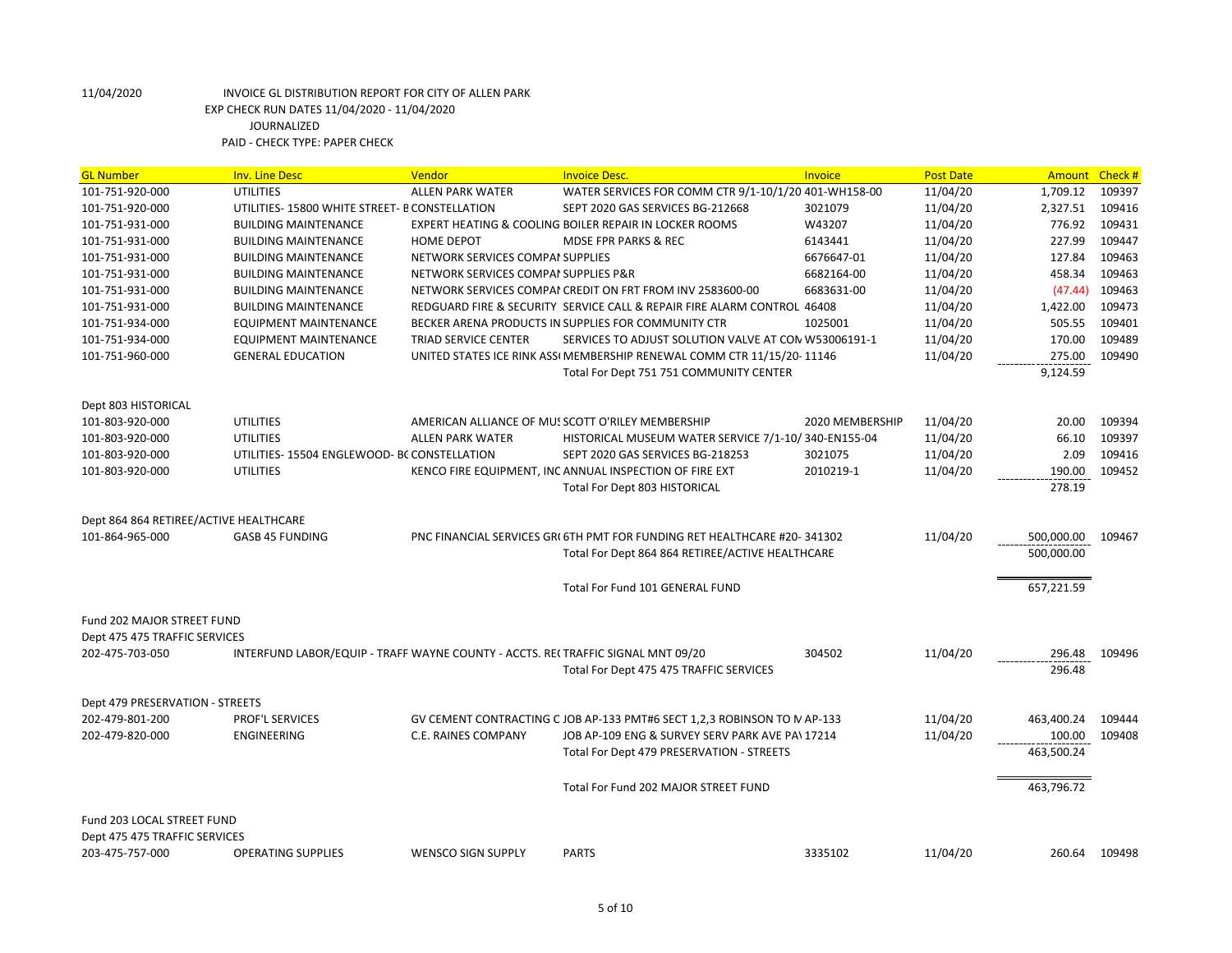| <b>GL Number</b>                  | <b>Inv. Line Desc</b>                                                      | Vendor                                          | <b>Invoice Desc.</b>                                     | Invoice         | <b>Post Date</b>     | Amount Check # |        |
|-----------------------------------|----------------------------------------------------------------------------|-------------------------------------------------|----------------------------------------------------------|-----------------|----------------------|----------------|--------|
|                                   |                                                                            |                                                 | Total For Dept 475 475 TRAFFIC SERVICES                  |                 |                      | 260.64         |        |
|                                   |                                                                            |                                                 |                                                          |                 |                      |                |        |
| Dept 479 PRESERVATION - STREETS   |                                                                            |                                                 |                                                          |                 |                      |                |        |
| 203-479-801-205                   | SECTIONING - PRESERVATION                                                  |                                                 | GV CEMENT CONTRACTING C PROJECT DPS EXTRAS FOR AGGREGATE | 20-179          | 11/04/20             | 37,039.04      | 109444 |
| 203-479-801-205                   | SECTIONING - PRESERVATION                                                  |                                                 | PROFESSIONAL SERVICE IND I CONCRETE TESTING AS NEEDED    | 00727838        | 11/04/20             | 1,293.76       | 109507 |
| 203-479-801-205                   | SECTIONING - PRESERVATION                                                  | PROFESSIONAL SERVICE IND I CONCRETE TESTING DPS |                                                          | 00727856        | 11/04/20             | 1,218.76       | 109507 |
| 203-479-801-220                   | <b>PROF'L SERVICES -TREES</b>                                              | T-N-T TREE SERVICE INC                          | REMOVAL & CLEAN UP TREES KEPPEN, PHILOMI 600276          |                 | 11/04/20             | 4,500.00       | 109485 |
|                                   |                                                                            |                                                 | Total For Dept 479 PRESERVATION - STREETS                |                 |                      | 44,051.56      |        |
| Dept 483 ADMINISTRATION - STREETS |                                                                            |                                                 |                                                          |                 |                      |                |        |
| 203-483-820-000                   | <b>ENGINEERING</b>                                                         | <b>BUCCILLI GROUP, LLC</b>                      | INSPECTION SERVICES LOCAL ST 10/12-10/17/24227           |                 | 11/04/20             | 1,944.00       | 109406 |
| 203-483-820-000                   | ENGINEERING                                                                | <b>BUCCILLI GROUP, LLC</b>                      | INSPECTION SERVICES MILEAGE RDS 10/12-10/4230            |                 | 11/04/20             | 1,026.00       | 109406 |
| 203-483-820-000                   | <b>ENGINEERING</b>                                                         | <b>BUCCILLI GROUP, LLC</b>                      | INSPECTION SERVICE LOCAL ST 10/5-10/9/20 4220            |                 | 11/04/20             | 1,620.00       | 109406 |
| 203-483-820-000                   | ENGINEERING                                                                | <b>BUCCILLI GROUP, LLC</b>                      | INSPECTION SERVICES LOCAL STREETS 10/19-1(4241           |                 | 11/04/20             | 1,836.00       | 109406 |
| 203-483-820-000                   | <b>ENGINEERING</b>                                                         | C.E. RAINES COMPANY                             | JOB AP-133 ENG & SURVEY PARK, ROBINSON & 17218           |                 | 11/04/20             | 17,997.50      | 109408 |
| 203-483-820-000                   | ENGINEERING                                                                | C.E. RAINES COMPANY                             | JOB AP-107 ENG & SURVEY PAVEMENT REPLAC 17213            |                 | 11/04/20             | 100.00         | 109408 |
|                                   |                                                                            |                                                 | Total For Dept 483 ADMINISTRATION - STREETS              |                 |                      | 24,523.50      |        |
|                                   |                                                                            |                                                 |                                                          |                 |                      |                |        |
|                                   |                                                                            |                                                 | Total For Fund 203 LOCAL STREET FUND                     |                 |                      | 68,835.70      |        |
| Fund 226 RUBBISH FUND             |                                                                            |                                                 |                                                          |                 |                      |                |        |
| Dept 450 450 RUBBISH              |                                                                            |                                                 |                                                          |                 |                      |                |        |
| 226-450-819-000                   | <b>WASTE DISPOSAL</b>                                                      | TAYLOR, CITY OF                                 | SEPT 2020 COMPOST                                        | 3483            | 11/04/20             | 3,869.64       | 109486 |
|                                   |                                                                            |                                                 | Total For Dept 450 450 RUBBISH                           |                 |                      | 3,869.64       |        |
|                                   |                                                                            |                                                 |                                                          |                 |                      |                |        |
|                                   |                                                                            |                                                 | Total For Fund 226 RUBBISH FUND                          |                 |                      | 3,869.64       |        |
| Fund 249 BUILDING FUND            |                                                                            |                                                 |                                                          |                 |                      |                |        |
| Dept 371 371 BUILDING DEPARTMENT  |                                                                            |                                                 |                                                          |                 |                      |                |        |
| 249-371-728-000                   | OFFICE SUPPLIES                                                            |                                                 | PERMIT CARDS FOR BLDG DEPT                               | 8962            |                      | 235.00         | 109500 |
| 249-371-931-000                   | <b>RENT</b>                                                                | ALLEGRA MARKETING<br><b>GLENDALE AUTO VALUE</b> | PARTS FOR 2006 FORD F150                                 | 359-198349      | 11/04/20             | 397.36         | 109439 |
|                                   |                                                                            |                                                 |                                                          | 02971           | 11/04/20<br>11/04/20 | 405.00         | 109432 |
| 249-371-935-000                   | COMPUTER MAINTENANCE BLDG EXPERT TECHNOLOGY SERVIC IT SERVICES ON SARAH PC |                                                 |                                                          |                 |                      |                |        |
| 249-371-935-000                   | COMPUTER MAINTENANCE BLDG EXPERT TECHNOLOGY SERVIC IT SERVICES FOR BLDG    |                                                 |                                                          | 03004           | 11/04/20             | 135.00         | 109432 |
|                                   |                                                                            |                                                 | Total For Dept 371 371 BUILDING DEPARTMENT               |                 |                      | 1,172.36       |        |
|                                   |                                                                            |                                                 | Total For Fund 249 BUILDING FUND                         |                 |                      | 1,172.36       |        |
| Fund 250 DDA OPERATING            |                                                                            |                                                 |                                                          |                 |                      |                |        |
| Dept 000                          |                                                                            |                                                 |                                                          |                 |                      |                |        |
| 250-000-716-000                   | MEDICAL                                                                    | KIBBY, JENNIFER                                 | NOV 2020 MEDICAL REIMBURSEMENT                           | <b>NOV 2020</b> | 11/04/20             | 671.17         | 109453 |
| 250-000-718-000                   | <b>OPTICAL</b>                                                             | KIBBY, JENNIFER                                 | NOV 2020 MEDICAL REIMBURSEMENT                           | <b>NOV 2020</b> | 11/04/20             | 9.10           | 109453 |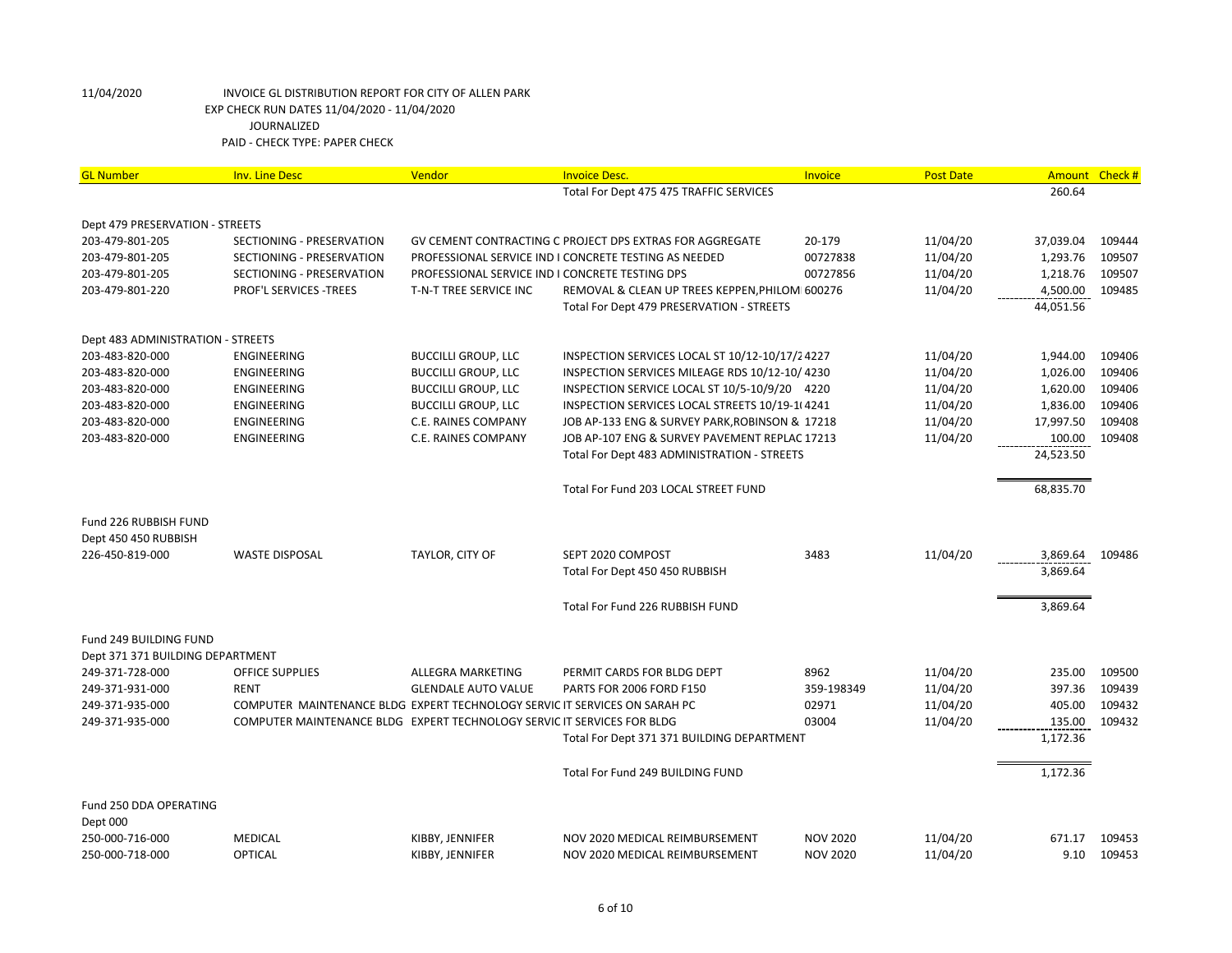| <b>GL Number</b>              | <b>Inv. Line Desc</b>                          | Vendor                     | <b>Invoice Desc.</b>                                                                                       | Invoice                     | <b>Post Date</b> | <b>Amount</b> | Check # |
|-------------------------------|------------------------------------------------|----------------------------|------------------------------------------------------------------------------------------------------------|-----------------------------|------------------|---------------|---------|
| 250-000-720-000               | <b>DENTAL</b>                                  | KIBBY, JENNIFER            | NOV 2020 MEDICAL REIMBURSEMENT                                                                             | <b>NOV 2020</b>             | 11/04/20         | 21.70         | 109453  |
| 250-000-801-001               | <b>LAWN SERVICES</b>                           |                            | ALLEN PARK DOWNTOWN DE PETTY CASH REIMBURSEMENT                                                            | PETTY CASH -NOV             | 11/04/20         | 2,620.48      | 109396  |
| 250-000-931-000               | <b>BUILDING MAINTENANCE</b>                    |                            | ALLEN PARK DOWNTOWN DE PETTY CASH REIMBURSEMENT                                                            | PETTY CASH -NOV             | 11/04/20         | 169.43        | 109396  |
| 250-000-960-000               | CC MONTHLY MNT FEE'S                           |                            | ALLEN PARK DOWNTOWN DE DDA OFFICE NEW CC/ACH ACCT TO AVOID MOI PNC SETUP                                   |                             | 11/04/20         | 5,564.00      | 109396  |
| 250-000-960-000               | MARKETING/PROMOTIONS                           |                            | ALLEN PARK DOWNTOWN DE PETTY CASH REIMBURSEMENT                                                            | PETTY CASH -NOV             | 11/04/20         | 2,330.00      | 109396  |
| 250-000-962-000               | <b>MISCELLANEOUS</b>                           | AL'S ASPHALT PAVING CO.    | SEALCOAT PART OF BEATRICE PROJECT                                                                          | 26921                       | 11/04/20         | 2,672.00      | 109393  |
| 250-000-962-000               | <b>MISCELLANEOUS</b>                           |                            | ALLEN PARK DOWNTOWN DE PETTY CASH REIMBURSEMENT                                                            | PETTY CASH -NOV             | 11/04/20         | 100.00        | 109396  |
|                               |                                                |                            | Total For Dept 000                                                                                         |                             |                  | 14,157.88     |         |
|                               |                                                |                            | Total For Fund 250 DDA OPERATING                                                                           |                             |                  | 14,157.88     |         |
|                               |                                                |                            |                                                                                                            |                             |                  |               |         |
| Fund 260 MI INDIGENT DEFENSE  |                                                |                            |                                                                                                            |                             |                  |               |         |
| Dept 000                      |                                                |                            |                                                                                                            |                             |                  |               |         |
| 260-000-339-000               | <b>DEFERRED INFLOWS</b>                        | <b>24TH DISTRICT COURT</b> | FICA/COURT ATTORNEY 1/1/20-3/31/20                                                                         | 1/1/-3/31/30 GRANT 11/04/20 |                  | 27,025.85     | 109390  |
|                               |                                                |                            | Total For Dept 000                                                                                         |                             |                  | 27,025.85     |         |
|                               |                                                |                            | Total For Fund 260 MI INDIGENT DEFENSE                                                                     |                             |                  | 27,025.85     |         |
| Fund 271 LIBRARY              |                                                |                            |                                                                                                            |                             |                  |               |         |
| Dept 000                      |                                                |                            |                                                                                                            |                             |                  |               |         |
| 271-000-757-000               | <b>OPERATING SUPPLIES</b>                      | WOOD, KEVIN                | VIRTUAL PROGRAM "PORTRAYALS OF PRES LIN 2020-146                                                           |                             | 11/04/20         | 150.00        | 109503  |
| 271-000-827-000               | <b>LIBRARY SERVICES</b>                        | THE LIBRARY NETWORK        | ANNUAL DEL CHARGES 10/1-9/30/21                                                                            | 67239                       | 11/04/20         | 3,495.00      | 109487  |
| 271-000-828-000               | <b>MATERIALS</b>                               | BESTSELLERS AUDIO, LLC     | <b>AUDIBOOKS</b>                                                                                           | 7963                        | 11/04/20         | 510.12        | 109404  |
| 271-000-828-000               | <b>MATERIALS</b>                               | <b>CENGAGE LEARING INC</b> | <b>SUPPLIES FOR LIBRARY</b>                                                                                | 72510210                    | 11/04/20         | 21.59         | 109437  |
| 271-000-920-000               | UTILITIES-8100 ALLEN RD- BG-218. CONSTELLATION |                            | SEPT 2020 GAS SERVICES BG-218250                                                                           | 3021073                     | 11/04/20         | 33.95         | 109416  |
| 271-000-931-000               | <b>BUILDING MAINTENANCE</b>                    |                            | EXPERT HEATING & COOLING COIL CLEANING FOR LIBRARY                                                         | W42459                      | 11/04/20         | 226.00        | 109431  |
| 271-000-931-000               | <b>BUILDING MAINTENANCE</b>                    | PRINCIPAL PLUMBING         | LIBRARY SERVICE CALL REPLACE SLOAN VALVE 08132020                                                          |                             | 11/04/20         | 300.00        | 109469  |
| 271-000-931-000               | <b>BUILDING MAINTENANCE</b>                    | RMG OUTDOOR SERVICES       | SEPT 2020 LAWN SERVICES FOR LIBRARY                                                                        | 45044                       | 11/04/20         | 225.00        | 109475  |
| 271-000-985-000               | <b>CAPITAL OUTLAY</b>                          |                            | EXPERT HEATING & COOLING SERVICE CALL ADD COOLING, REMOVE, DISPOSE J005685                                 |                             | 11/04/20         | 7,200.00      | 109431  |
|                               |                                                |                            | Total For Dept 000                                                                                         |                             |                  | 12,161.66     |         |
|                               |                                                |                            | Total For Fund 271 LIBRARY                                                                                 |                             |                  | 12,161.66     |         |
| Fund 401 CAPITAL PROJECT FUND |                                                |                            |                                                                                                            |                             |                  |               |         |
| Dept 000                      |                                                |                            |                                                                                                            |                             |                  |               |         |
| 401-000-985-002               |                                                |                            | CAPITAL OUTLAY - PUBLIC SAFETY HOLBROOK'S ROOFING CO IN FINAL PMT FOR LABOR & MATERIAL RE ROOF 5 99667 - 2 |                             | 11/04/20         | 68,518.50     | 109446  |
|                               |                                                |                            | Total For Dept 000                                                                                         |                             |                  | 68,518.50     |         |
|                               |                                                |                            | Total For Fund 401 CAPITAL PROJECT FUND                                                                    |                             |                  | 68,518.50     |         |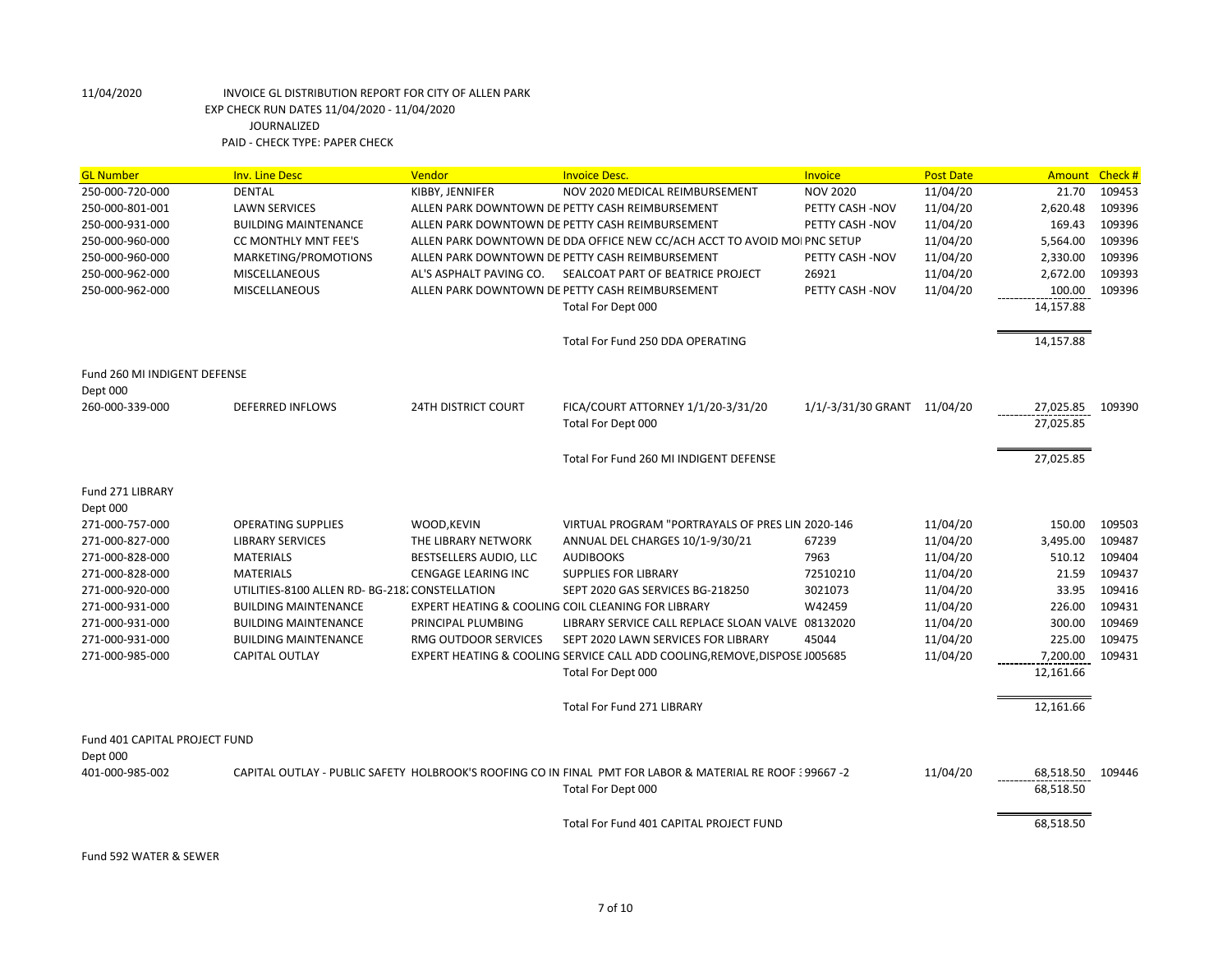| <b>GL Number</b>   | <b>Inv. Line Desc</b>                                                         | Vendor                                        | <b>Invoice Desc.</b>                                                                                     | Invoice       | <b>Post Date</b> | Amount     | Check# |
|--------------------|-------------------------------------------------------------------------------|-----------------------------------------------|----------------------------------------------------------------------------------------------------------|---------------|------------------|------------|--------|
| Dept 000           |                                                                               |                                               |                                                                                                          |               |                  |            |        |
| 592-000-461-000    | <b>WATER SALES</b>                                                            | ASPHALT SPECIALITIES INC                      | REFUND OF HYDRANT METER PERMIT/BACKFL(REFUND                                                             |               | 11/04/20         | 2,860.00   | 109398 |
| 592-000-461-000    | <b>WATER SALES</b>                                                            |                                               | CORBY ENERGY SERVICES INC REFUND BAL OF DAMAGED METER & BACK FLO PERMIT #9                               |               | 11/04/20         | 1,023.50   | 109421 |
| 592-000-471-000    | MISCELLANEOUS INCOME                                                          | ASPHALT SPECIALITIES INC                      | REFUND OF HYDRANT METER PERMIT/BACKFL(REFUND                                                             |               | 11/04/20         | 100.00     | 109398 |
| 592-000-471-000    | MISCELLANEOUS INCOME                                                          |                                               | CORBY ENERGY SERVICES INC REFUND BAL OF DAMAGED METER & BACK FLO PERMIT #9                               |               | 11/04/20         | 100.00     | 109421 |
| 592-000-474-000    | <b>HYDRANT PERMITS</b>                                                        | <b>ASPHALT SPECIALITIES INC</b>               | REFUND OF HYDRANT METER PERMIT/BACKFL(REFUND                                                             |               | 11/04/20         | 50.00      | 109398 |
|                    |                                                                               |                                               | Total For Dept 000                                                                                       |               |                  | 4,133.50   |        |
|                    |                                                                               |                                               |                                                                                                          |               |                  |            |        |
| Dept 600 WATER     |                                                                               |                                               |                                                                                                          |               |                  |            |        |
| 592-600-745-400    | <b>METER MAINTENANCE</b>                                                      | CORE & MAIN LP                                | <b>PARTS</b>                                                                                             | N102089       | 11/04/20         | 371.40     | 109419 |
| 592-600-748-000    | <b>HYDRANT MAINTENANCE</b>                                                    | CORE & MAIN LP                                | <b>PARTS</b>                                                                                             | N111739       | 11/04/20         | 66.00      | 109419 |
| 592-600-748-000    | <b>HYDRANT MAINTENANCE</b>                                                    | <b>CORE &amp; MAIN LP</b>                     | <b>PARTS</b>                                                                                             | M894014       | 11/04/20         | 4,970.00   | 109419 |
| 592-600-748-000    | <b>HYDRANT MAINTENANCE</b>                                                    | CORE & MAIN LP                                | <b>PARTS</b>                                                                                             | N021706       | 11/04/20         | 4,970.00   | 109419 |
| 592-600-748-000    | <b>HYDRANT MAINTENANCE</b>                                                    | CORE & MAIN LP                                | <b>PARTS</b>                                                                                             | N021733       | 11/04/20         | 2,485.00   | 109419 |
| 592-600-748-000    | HYDRANT MAINTENANCE                                                           | CORE & MAIN LP                                | <b>PARTS</b>                                                                                             | M894026       | 11/04/20         | 2,485.00   | 109419 |
| 592-600-748-000    | HYDRANT MAINTENANCE                                                           | CORE & MAIN LP                                | <b>PARTS</b>                                                                                             | M893986       | 11/04/20         | 4,970.00   | 109419 |
| 592-600-748-000    | <b>HYDRANT MAINTENANCE</b>                                                    | CORE & MAIN LP                                | <b>PARTS</b>                                                                                             | M894001       | 11/04/20         | 4,970.00   | 109419 |
| 592-600-748-000    | <b>HYDRANT MAINTENANCE</b>                                                    | CORE & MAIN LP                                | <b>PARTS</b>                                                                                             | N070434       | 11/04/20         | 1,819.56   | 109419 |
| 592-600-873-000    | <b>MAIN MAINTENANCE</b>                                                       | D & L GARDEN CENTER, INC. TOPSOIL WATER DEPT  |                                                                                                          | 13810         | 11/04/20         | 180.00     | 109424 |
| 592-600-873-000    | <b>MAIN MAINTENANCE</b>                                                       | HURON SOD FARMS, INC.                         | <b>SOD FOR WATERMAIN</b>                                                                                 | 6337          | 11/04/20         | 262.00     | 109448 |
| 592-600-926-050    | PURCHASED WATER                                                               |                                               | GREAT LAKES WATER AUTHO OCT 2020 WHOLESALE WATER USAGE                                                   | OCTWHOLESALE  | 11/04/20         | 232,099.59 | 109426 |
| 592-600-939-000    | <b>VEHICLE MAINTENANCE</b>                                                    | TINT PRO WINDOW TINTING SERVICES ON 2008 FORD |                                                                                                          | 9176          | 11/04/20         | 219.90     | 109488 |
|                    |                                                                               |                                               | Total For Dept 600 WATER                                                                                 |               |                  | 259,868.45 |        |
|                    |                                                                               |                                               |                                                                                                          |               |                  |            |        |
| Dept 601 601 SEWER |                                                                               |                                               |                                                                                                          |               |                  |            |        |
| 592-601-712-000    | <b>UNIFORMS WATER</b>                                                         | CINTAS CORP. #0721                            | SEPT 2020 UNIFORM SERVICES WATER DEPT                                                                    | 4060518323    | 11/04/20         | 58.71      | 109411 |
| 592-601-712-000    | <b>UNIFORMS WATER</b>                                                         | CINTAS CORP. #0721                            | SEPT 2020 UNIFORM SERVICES WATER DEPT                                                                    | 4061806107    | 11/04/20         | 55.74      | 109411 |
| 592-601-712-000    | <b>UNIFORMS WATER</b>                                                         | CINTAS CORP. #0721                            | SEPT 2020 UNIFORM SERVICES WATER DEPT                                                                    | 4061077616    | 11/04/20         | 55.74      | 109411 |
| 592-601-712-000    | UNIFORMS WATER                                                                | CINTAS CORP. #0721                            | SEPT 2020 UNIFORM SERVICES WATER DEPT                                                                    | 4063099336    | 11/04/20         | 55.74      | 109411 |
| 592-601-712-000    | <b>UNIFORMS WATER</b>                                                         | CINTAS CORP. #0721                            | SEPT 2020 UNIFORM SERVICES WATER DEPT                                                                    | 4062462458    | 11/04/20         | 55.74      | 109411 |
| 592-601-757-000    | <b>OPERATING SUPPLIES</b>                                                     | <b>SMART BILL</b>                             | OCT 2020 WATER BILLS & SUPPLIES                                                                          | 45756-S       | 11/04/20         | 1,890.19   | 109481 |
| 592-601-802-100    | BS&A - COMPUTER SOFTWARE M/ BS&A SOFTWARE                                     |                                               | WATER & FURNANCE CONTRACT SUPPORT 11/131456                                                              |               | 11/04/20         | 5,275.00   | 109405 |
| 592-601-822-000    | COMPUTER SERVICE MAINT WATE EXPERT TECHNOLOGY SERVIC IT SERVICES FOR DPS BLDG |                                               |                                                                                                          | 03006         | 11/04/20         | 1,260.00   | 109432 |
| 592-601-927-100    | DETROIT POLLUTANTS                                                            |                                               | <b>GREAT LAKES WATER AUTHO SEPT 2020 POLLUTANT SURCHARGE</b>                                             | SEPTPOLLUTANT | 11/04/20         | 652.91     | 109427 |
| 592-601-930-000    | <b>SEWER MAINTENANCE</b>                                                      | CORE & MAIN LP                                | <b>SUPPLIES</b>                                                                                          | M973247       | 11/04/20         | 148.02     | 109419 |
| 592-601-939-100    | <b>VEHICLE MAINTENANCE</b>                                                    | <b>EXOTIC AUTOMATION &amp; SUPIPARTS</b>      |                                                                                                          | 11079119      | 11/04/20         | 25.44      | 109430 |
| 592-601-939-100    | <b>VEHICLE MAINTENANCE</b>                                                    | THE SAFETY COMPANY LLC                        | <b>PARTS</b>                                                                                             | IN204432      | 11/04/20         | 109.99     | 109462 |
| 592-601-939-100    | <b>VEHICLE MAINTENANCE</b>                                                    | SAFETY-KLEEN                                  | <b>SUPPLIES</b>                                                                                          | 84443705      | 11/04/20         | 69.90      | 109477 |
| 592-601-939-100    | <b>VEHICLE MAINTENANCE</b>                                                    |                                               | BAKER'S GAS & WELDING SUI OCT 2020 CYLINDER RENTAL                                                       | 09237650      | 11/04/20         | 27.57      | 109505 |
| 592-601-940-500    |                                                                               |                                               | FAIRLANE/INDEPNCE MKT STATIOI SECURITY CENTRAL PROTECTI FAIRLANE GREEN BURG/FIRE BACKUP 11/1-11/ 6253790 |               | 11/04/20         | 39.95      | 109479 |
| 592-601-983-000    | <b>BACKUP GENERATORS</b>                                                      |                                               | WOLVERINE POWER SYSTEM! SUPPLIES & SERVICES FOR SVC JOB 0655301                                          | 0199009-IN    | 11/04/20         | 1,988.24   | 109502 |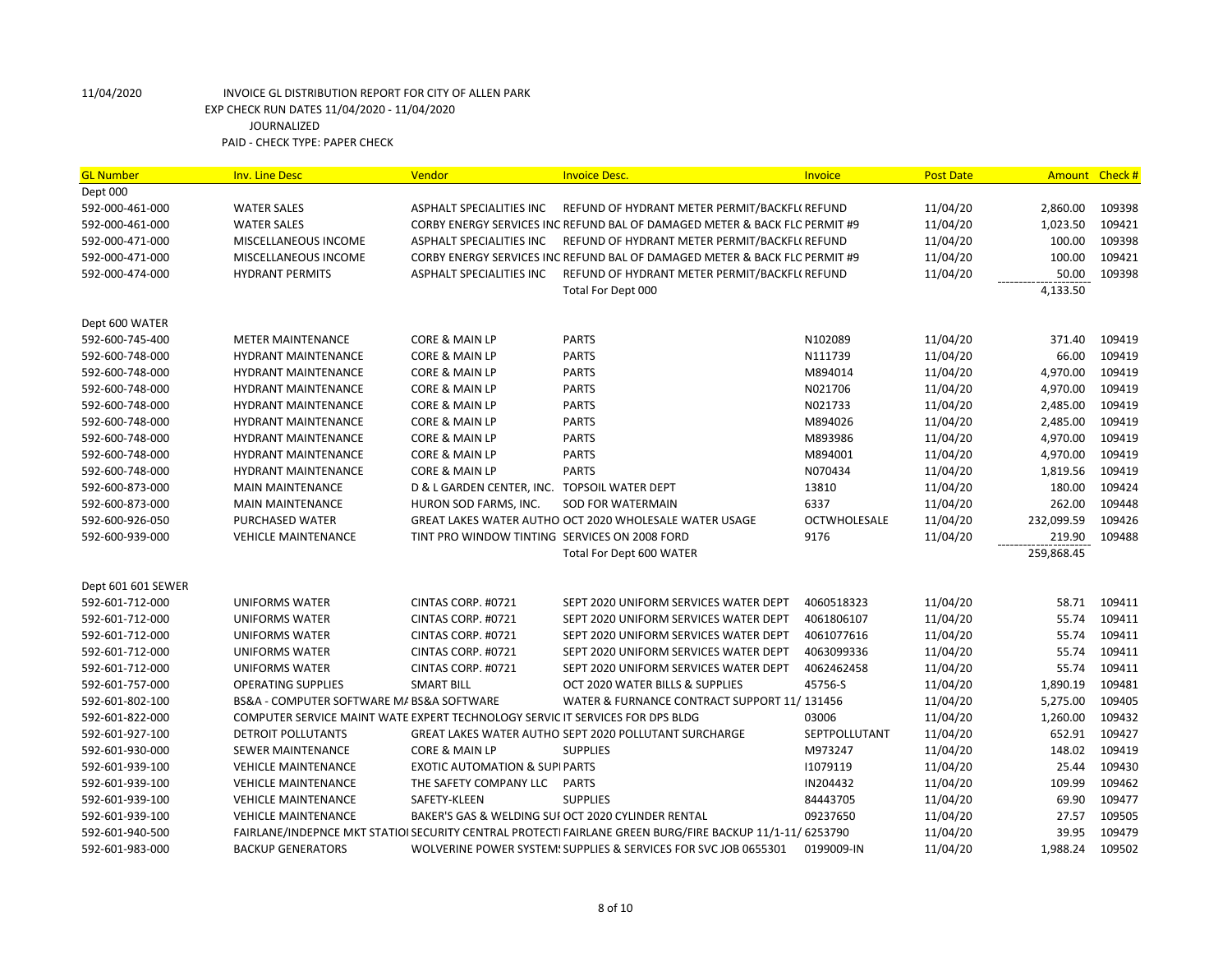| 11/04/20<br>592-601-983-000<br><b>BACKUP GENERATORS</b><br><b>WOLVERINE POWER SYSTEM: PARTS</b><br>0199686-IN<br>1,070.00<br>109502<br>592-601-986-000<br>CAPITAL OUTLAY-SEWERS<br><b>GRANITE INLINER LLC</b><br>AP CIPP PREP & MEASURE<br>1888732<br>11/04/20<br>2,901.00<br>109442<br>15,739.88<br>Total For Dept 601 601 SEWER<br>Dept 603 603 BASIN<br>592-603-853-000<br><b>TELEPHONE</b><br>BASIN PHONE SERVICES 9/24-10/23/20<br>11/04/20<br>109492<br><b>VERIZON WIRELESS</b><br>9865561580<br>50.04<br>0.00<br>109416<br>592-603-920-000<br>UTILITIES-14500 MORAN APT#2-B(CONSTELLATION<br>SEPT 2020 GAS SERVICES BG-218251<br>3021072<br>11/04/20<br>11/04/20<br>19.31<br>109416<br>592-603-920-000<br>UTILITIES-14500 MORAN BG-2182! CONSTELLATION<br>SEPT 2020 GAS SERVICES BG-218252<br>3021074<br>11/04/20<br>109458<br>592-603-930-000<br>SEWER MAINTENANCE<br>MEYER LABORATORY, INC<br><b>FLOAT SOLVE TL40</b><br>0756100-IN<br>1,679.43<br>370.00<br>109461<br>592-603-931-000<br><b>BUILDING MAINTENANCE</b><br>LARA BUREAU OF CON CODE! BOILER INSPECTION AP PUMP STN<br>BLR447453<br>11/04/20<br><b>CAPITAL OUTLAY</b><br>DTE ENERGY COMPANY<br>COMMERCIAL UNDERGROUND SECONDARY SEI 57968520<br>11/04/20<br>100.00<br>109428<br>592-603-985-000<br>2,218.78<br>Total For Dept 603 603 BASIN<br>Dept 604 ADMINISTRATION/DEBT<br><b>BUCCILLI GROUP, LLC</b><br>11/04/20<br>432.00<br>109406<br>592-604-820-000<br>ENGINEERING<br>INSPECTION SERVICES 2020 DPS 101/5-10/16/24229<br>918.00<br>109406<br><b>ENGINEERING</b><br><b>BUCCILLI GROUP, LLC</b><br>11/04/20<br>592-604-820-000<br>INSPECTION SERVICES UTILITY REPAIRS 10/14-14228 | <b>GL Number</b> | <b>Inv. Line Desc</b> | Vendor | <b>Invoice Desc.</b> | <b>Invoice</b> | <b>Post Date</b> | Amount | Check # |
|--------------------------------------------------------------------------------------------------------------------------------------------------------------------------------------------------------------------------------------------------------------------------------------------------------------------------------------------------------------------------------------------------------------------------------------------------------------------------------------------------------------------------------------------------------------------------------------------------------------------------------------------------------------------------------------------------------------------------------------------------------------------------------------------------------------------------------------------------------------------------------------------------------------------------------------------------------------------------------------------------------------------------------------------------------------------------------------------------------------------------------------------------------------------------------------------------------------------------------------------------------------------------------------------------------------------------------------------------------------------------------------------------------------------------------------------------------------------------------------------------------------------------------------------------------------------------------------------------------------------------------------------------------------|------------------|-----------------------|--------|----------------------|----------------|------------------|--------|---------|
|                                                                                                                                                                                                                                                                                                                                                                                                                                                                                                                                                                                                                                                                                                                                                                                                                                                                                                                                                                                                                                                                                                                                                                                                                                                                                                                                                                                                                                                                                                                                                                                                                                                              |                  |                       |        |                      |                |                  |        |         |
|                                                                                                                                                                                                                                                                                                                                                                                                                                                                                                                                                                                                                                                                                                                                                                                                                                                                                                                                                                                                                                                                                                                                                                                                                                                                                                                                                                                                                                                                                                                                                                                                                                                              |                  |                       |        |                      |                |                  |        |         |
|                                                                                                                                                                                                                                                                                                                                                                                                                                                                                                                                                                                                                                                                                                                                                                                                                                                                                                                                                                                                                                                                                                                                                                                                                                                                                                                                                                                                                                                                                                                                                                                                                                                              |                  |                       |        |                      |                |                  |        |         |
|                                                                                                                                                                                                                                                                                                                                                                                                                                                                                                                                                                                                                                                                                                                                                                                                                                                                                                                                                                                                                                                                                                                                                                                                                                                                                                                                                                                                                                                                                                                                                                                                                                                              |                  |                       |        |                      |                |                  |        |         |
|                                                                                                                                                                                                                                                                                                                                                                                                                                                                                                                                                                                                                                                                                                                                                                                                                                                                                                                                                                                                                                                                                                                                                                                                                                                                                                                                                                                                                                                                                                                                                                                                                                                              |                  |                       |        |                      |                |                  |        |         |
|                                                                                                                                                                                                                                                                                                                                                                                                                                                                                                                                                                                                                                                                                                                                                                                                                                                                                                                                                                                                                                                                                                                                                                                                                                                                                                                                                                                                                                                                                                                                                                                                                                                              |                  |                       |        |                      |                |                  |        |         |
|                                                                                                                                                                                                                                                                                                                                                                                                                                                                                                                                                                                                                                                                                                                                                                                                                                                                                                                                                                                                                                                                                                                                                                                                                                                                                                                                                                                                                                                                                                                                                                                                                                                              |                  |                       |        |                      |                |                  |        |         |
|                                                                                                                                                                                                                                                                                                                                                                                                                                                                                                                                                                                                                                                                                                                                                                                                                                                                                                                                                                                                                                                                                                                                                                                                                                                                                                                                                                                                                                                                                                                                                                                                                                                              |                  |                       |        |                      |                |                  |        |         |
|                                                                                                                                                                                                                                                                                                                                                                                                                                                                                                                                                                                                                                                                                                                                                                                                                                                                                                                                                                                                                                                                                                                                                                                                                                                                                                                                                                                                                                                                                                                                                                                                                                                              |                  |                       |        |                      |                |                  |        |         |
|                                                                                                                                                                                                                                                                                                                                                                                                                                                                                                                                                                                                                                                                                                                                                                                                                                                                                                                                                                                                                                                                                                                                                                                                                                                                                                                                                                                                                                                                                                                                                                                                                                                              |                  |                       |        |                      |                |                  |        |         |
|                                                                                                                                                                                                                                                                                                                                                                                                                                                                                                                                                                                                                                                                                                                                                                                                                                                                                                                                                                                                                                                                                                                                                                                                                                                                                                                                                                                                                                                                                                                                                                                                                                                              |                  |                       |        |                      |                |                  |        |         |
|                                                                                                                                                                                                                                                                                                                                                                                                                                                                                                                                                                                                                                                                                                                                                                                                                                                                                                                                                                                                                                                                                                                                                                                                                                                                                                                                                                                                                                                                                                                                                                                                                                                              |                  |                       |        |                      |                |                  |        |         |
|                                                                                                                                                                                                                                                                                                                                                                                                                                                                                                                                                                                                                                                                                                                                                                                                                                                                                                                                                                                                                                                                                                                                                                                                                                                                                                                                                                                                                                                                                                                                                                                                                                                              |                  |                       |        |                      |                |                  |        |         |
|                                                                                                                                                                                                                                                                                                                                                                                                                                                                                                                                                                                                                                                                                                                                                                                                                                                                                                                                                                                                                                                                                                                                                                                                                                                                                                                                                                                                                                                                                                                                                                                                                                                              |                  |                       |        |                      |                |                  |        |         |
| 592-604-820-000<br>ENGINEERING<br><b>BUCCILLI GROUP, LLC</b><br>INSPECTION SERVICE UTILITY REPAIRS 10/5-10/4219<br>11/04/20<br>2,646.00                                                                                                                                                                                                                                                                                                                                                                                                                                                                                                                                                                                                                                                                                                                                                                                                                                                                                                                                                                                                                                                                                                                                                                                                                                                                                                                                                                                                                                                                                                                      |                  |                       |        |                      |                |                  |        | 109406  |
| 109406<br>592-604-820-000<br><b>ENGINEERING</b><br><b>BUCCILLI GROUP, LLC</b><br>INSPECTION SERVICES UTILITY REPAIRS 10/20-14240<br>11/04/20<br>1,512.00                                                                                                                                                                                                                                                                                                                                                                                                                                                                                                                                                                                                                                                                                                                                                                                                                                                                                                                                                                                                                                                                                                                                                                                                                                                                                                                                                                                                                                                                                                     |                  |                       |        |                      |                |                  |        |         |
| <b>ENGINEERING</b><br>C.E. RAINES COMPANY<br>11/04/20<br>11,542.50<br>109408<br>592-604-820-000<br>JOB AP-98 ENG & SURVEY SERVICE DPW YARD 17212                                                                                                                                                                                                                                                                                                                                                                                                                                                                                                                                                                                                                                                                                                                                                                                                                                                                                                                                                                                                                                                                                                                                                                                                                                                                                                                                                                                                                                                                                                             |                  |                       |        |                      |                |                  |        |         |
| 109408<br>ENGINEERING<br>C.E. RAINES COMPANY<br>JOB AP-81 ENG & SURVEY SANITARY SEWER DI: 17211<br>11/04/20<br>750.00<br>592-604-820-000                                                                                                                                                                                                                                                                                                                                                                                                                                                                                                                                                                                                                                                                                                                                                                                                                                                                                                                                                                                                                                                                                                                                                                                                                                                                                                                                                                                                                                                                                                                     |                  |                       |        |                      |                |                  |        |         |
| 325.00<br>109408<br>ENGINEERING<br>592-604-820-000<br>C.E. RAINES COMPANY<br>JOB AP-123 ENG & SURVEY SERV LAURENCE ST 17215<br>11/04/20                                                                                                                                                                                                                                                                                                                                                                                                                                                                                                                                                                                                                                                                                                                                                                                                                                                                                                                                                                                                                                                                                                                                                                                                                                                                                                                                                                                                                                                                                                                      |                  |                       |        |                      |                |                  |        |         |
| 16,624.18<br>109408<br>ENGINEERING<br>C.E. RAINES COMPANY<br>11/04/20<br>592-604-820-000<br>JOB AP-129 ENG & SURVEY ALLEN RD BRIDGE R17217                                                                                                                                                                                                                                                                                                                                                                                                                                                                                                                                                                                                                                                                                                                                                                                                                                                                                                                                                                                                                                                                                                                                                                                                                                                                                                                                                                                                                                                                                                                   |                  |                       |        |                      |                |                  |        |         |
| 7,303.50<br>109408<br>592-604-820-000<br><b>ENGINEERING</b><br><b>C.E. RAINES COMPANY</b><br>11/04/20<br>JOB AP-134 ENG & SURVEY 2020 PAVEMENT & 17220                                                                                                                                                                                                                                                                                                                                                                                                                                                                                                                                                                                                                                                                                                                                                                                                                                                                                                                                                                                                                                                                                                                                                                                                                                                                                                                                                                                                                                                                                                       |                  |                       |        |                      |                |                  |        |         |
| <b>ENGINEERING</b><br>C.E. RAINES COMPANY<br>JOB AP-149 ENG & SURVEY EPA RISK & RESILIEI 17222<br>11/04/20<br>350.00<br>109408<br>592-604-820-000                                                                                                                                                                                                                                                                                                                                                                                                                                                                                                                                                                                                                                                                                                                                                                                                                                                                                                                                                                                                                                                                                                                                                                                                                                                                                                                                                                                                                                                                                                            |                  |                       |        |                      |                |                  |        |         |
| 42,403.18<br>Total For Dept 604 ADMINISTRATION/DEBT                                                                                                                                                                                                                                                                                                                                                                                                                                                                                                                                                                                                                                                                                                                                                                                                                                                                                                                                                                                                                                                                                                                                                                                                                                                                                                                                                                                                                                                                                                                                                                                                          |                  |                       |        |                      |                |                  |        |         |
| Total For Fund 592 WATER & SEWER<br>324,363.79                                                                                                                                                                                                                                                                                                                                                                                                                                                                                                                                                                                                                                                                                                                                                                                                                                                                                                                                                                                                                                                                                                                                                                                                                                                                                                                                                                                                                                                                                                                                                                                                               |                  |                       |        |                      |                |                  |        |         |
| Fund 701 TRUST AND AGENCY<br>Dept 000                                                                                                                                                                                                                                                                                                                                                                                                                                                                                                                                                                                                                                                                                                                                                                                                                                                                                                                                                                                                                                                                                                                                                                                                                                                                                                                                                                                                                                                                                                                                                                                                                        |                  |                       |        |                      |                |                  |        |         |
| 30.00<br>109497<br>701-000-240-000<br><b>BLOCK GRANT REHAB. ESCROW</b><br>WAYNE COUNTY REGISTER OI RECORDING FEE FOR 2 DISCHARGE OF LIEN 15515545 DASHER<br>11/04/20                                                                                                                                                                                                                                                                                                                                                                                                                                                                                                                                                                                                                                                                                                                                                                                                                                                                                                                                                                                                                                                                                                                                                                                                                                                                                                                                                                                                                                                                                         |                  |                       |        |                      |                |                  |        |         |
| 109438<br>701-000-242-000<br><b>CITY FESTIVITIES ESCROW</b><br><b>GAWORECKI, TINA</b><br>11/04/20<br>226.00<br>RENEWAL FOR ONE YEAR BOX #70<br>RENEWAL                                                                                                                                                                                                                                                                                                                                                                                                                                                                                                                                                                                                                                                                                                                                                                                                                                                                                                                                                                                                                                                                                                                                                                                                                                                                                                                                                                                                                                                                                                       |                  |                       |        |                      |                |                  |        |         |
| 283.00<br>109460<br>701-000-245-000<br><b>PARKS &amp; RECREATION ESCROW</b><br>MI CUSTOM SIGNS<br>DASHER BOARD ADVERTISING<br>20015<br>11/04/20                                                                                                                                                                                                                                                                                                                                                                                                                                                                                                                                                                                                                                                                                                                                                                                                                                                                                                                                                                                                                                                                                                                                                                                                                                                                                                                                                                                                                                                                                                              |                  |                       |        |                      |                |                  |        |         |
| 4243<br>324.00<br>109406<br>701-000-246-500<br><b>ENGINEERING ESCROW</b><br><b>BUCCILLI GROUP, LLC</b><br>ENG INSPECTION PENG 200008<br>11/04/20                                                                                                                                                                                                                                                                                                                                                                                                                                                                                                                                                                                                                                                                                                                                                                                                                                                                                                                                                                                                                                                                                                                                                                                                                                                                                                                                                                                                                                                                                                             |                  |                       |        |                      |                |                  |        |         |
| <b>BUCCILLI GROUP, LLC</b><br>11/04/20<br>432.00<br>109406<br>701-000-246-500<br><b>ENGINEERING ESCROW</b><br>ENG INSPECTIONS PENG 190007 10/20-10/23/.4242                                                                                                                                                                                                                                                                                                                                                                                                                                                                                                                                                                                                                                                                                                                                                                                                                                                                                                                                                                                                                                                                                                                                                                                                                                                                                                                                                                                                                                                                                                  |                  |                       |        |                      |                |                  |        |         |
| 432.00<br>109406<br>701-000-246-500<br><b>ENGINEERING ESCROW</b><br><b>BUCCILLI GROUP, LLC</b><br>ENG INSPECTION PEN 190007 10/26-10/30/20 4261<br>11/04/20                                                                                                                                                                                                                                                                                                                                                                                                                                                                                                                                                                                                                                                                                                                                                                                                                                                                                                                                                                                                                                                                                                                                                                                                                                                                                                                                                                                                                                                                                                  |                  |                       |        |                      |                |                  |        |         |
| 216.00<br>109406<br>701-000-246-500<br><b>ENGINEERING ESCROW</b><br><b>BUCCILLI GROUP, LLC</b><br>ENG INSPECTION PENG 200008 10/26/20-10-294260<br>11/04/20                                                                                                                                                                                                                                                                                                                                                                                                                                                                                                                                                                                                                                                                                                                                                                                                                                                                                                                                                                                                                                                                                                                                                                                                                                                                                                                                                                                                                                                                                                  |                  |                       |        |                      |                |                  |        |         |
| 1,620.82<br>109436<br>701-000-254-000<br>POLICE DONATIONS<br>FLAG CENTER.COM LLC<br>HONOR GUARD FLAGS POLICE DEPT<br>1620<br>11/04/20                                                                                                                                                                                                                                                                                                                                                                                                                                                                                                                                                                                                                                                                                                                                                                                                                                                                                                                                                                                                                                                                                                                                                                                                                                                                                                                                                                                                                                                                                                                        |                  |                       |        |                      |                |                  |        |         |
| 31.96<br>109465<br>701-000-256-000<br><b>COMMISSIONER DINNER</b><br>PETTY CASH - CITY HALL<br>REIMBURSEMENT FOR PETTY CASH TREASUREF REIMBURSEMENT<br>11/04/20                                                                                                                                                                                                                                                                                                                                                                                                                                                                                                                                                                                                                                                                                                                                                                                                                                                                                                                                                                                                                                                                                                                                                                                                                                                                                                                                                                                                                                                                                               |                  |                       |        |                      |                |                  |        |         |
| Total For Dept 000<br>3,595.78                                                                                                                                                                                                                                                                                                                                                                                                                                                                                                                                                                                                                                                                                                                                                                                                                                                                                                                                                                                                                                                                                                                                                                                                                                                                                                                                                                                                                                                                                                                                                                                                                               |                  |                       |        |                      |                |                  |        |         |